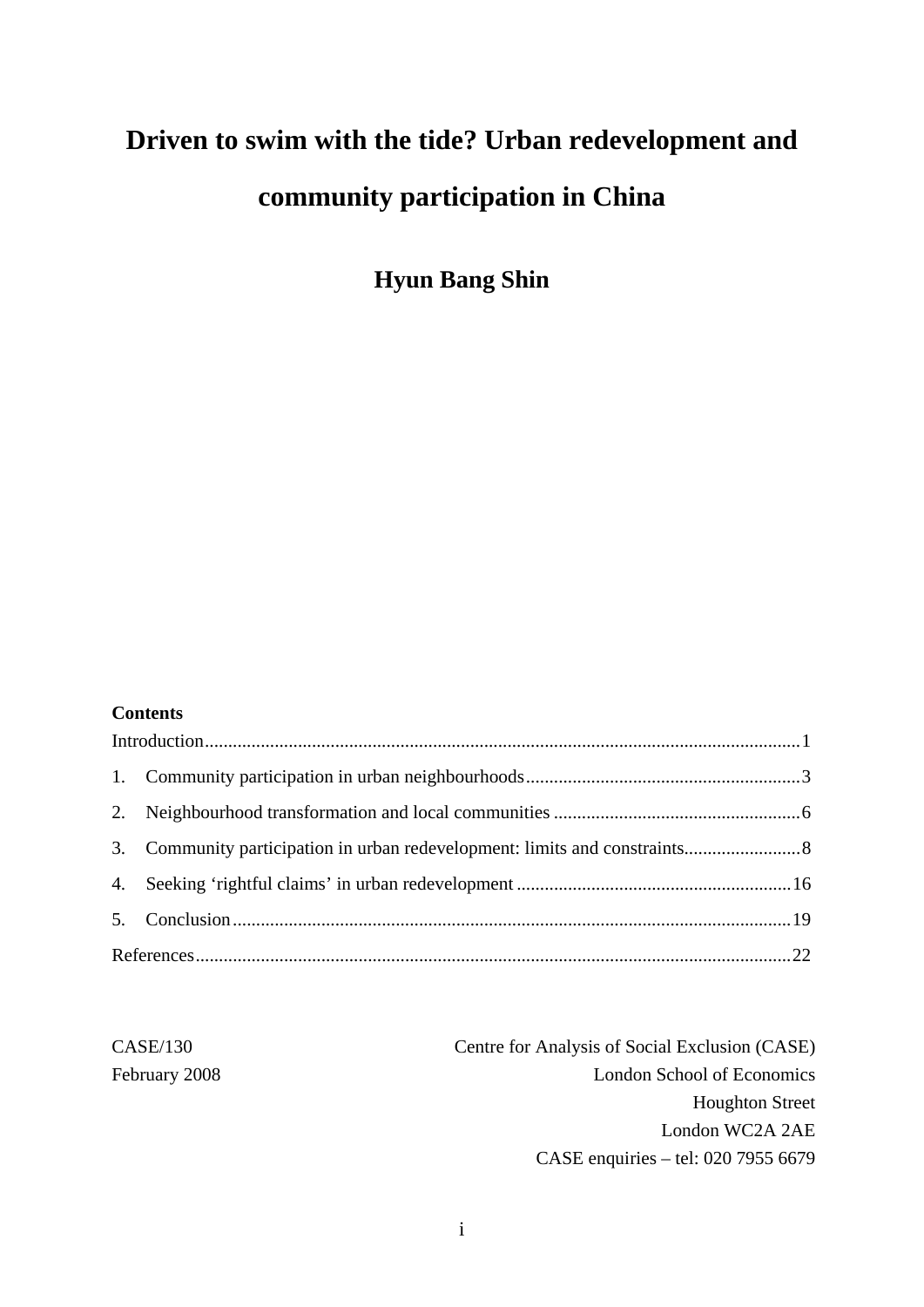# **Centre for Analysis of Social Exclusion**

The ESRC Research Centre for Analysis of Social Exclusion (CASE) was established in October 1997 with funding from the Economic and Social Research Council. It is located within the Suntory and Toyota International Centres for Economics and Related Disciplines (STICERD) at the London School of Economics and Political Science, and benefits from support from STICERD. It is directed by Howard Glennerster, John Hills, Kathleen Kiernan, Julian Le Grand, Anne Power and Carol Propper.

In addition to our discussion paper series (CASEpapers), we produce occasional summaries of our research in CASEbriefs, and reports from various conferences and activities in CASEreports. All these publications are available to download free from our website. Limited printed copies are available on request.

For further information on the work of the Centre, please contact the Centre Manager, Jane Dickson, on:

Telephone: UK+20 7955 6679 Fax: UK+20 7955 6951 Email: j.dickson@lse.ac.uk Web site: http://sticerd.lse.ac.uk/case

## © Hyun Bang Shin

All rights reserved. Short sections of text, not to exceed two paragraphs, may be quoted without explicit permission provided that full credit, including © notice, is given to the source.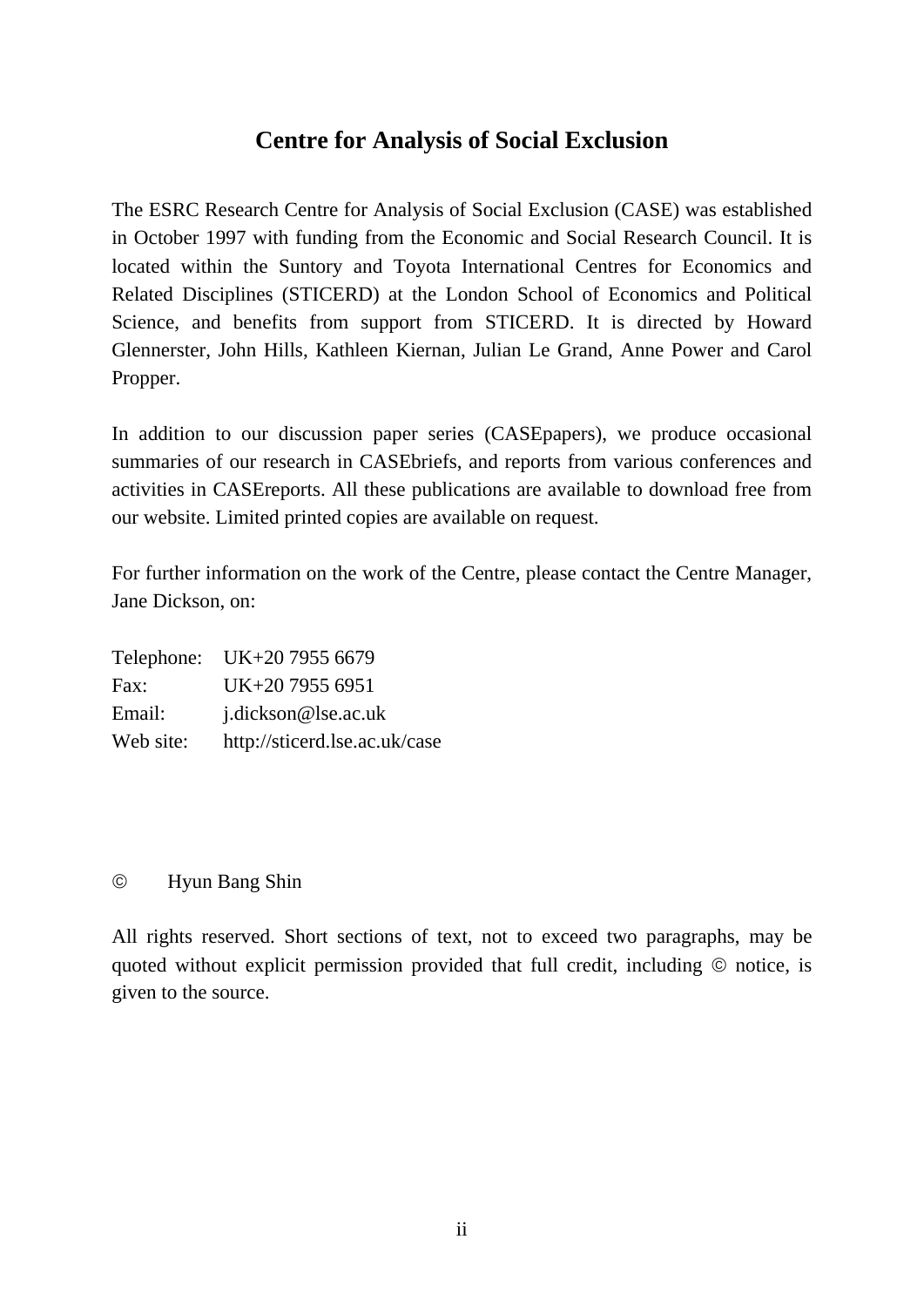## **Editorial Note**

Hyun Bang Shin is a Postdoctoral Research Fellow at the National Institute of Chinese Studies, White Rose East Asia Centre, University of Leeds. He is a CASE Associate, and was previously a PhD student at the Centre.

## **Acknowledgement**

The author would like to sincerely thank the Social Policy Research Center at the Chinese Academy of Social Sciences for their assistance during the author's field visits. Thanks are also due to Chris Pickvance for his useful comment that helped improve the paper's structure. An earlier version of this paper was presented in an international symposium in November 2007, organized by the White Rose East Asia Centre (WREAC). The research was carried out while the author was based at the CASE, to which the author is grateful for the support provided. The author would also like to thank Jane Dickson and Howard Glennerster for their editorial work.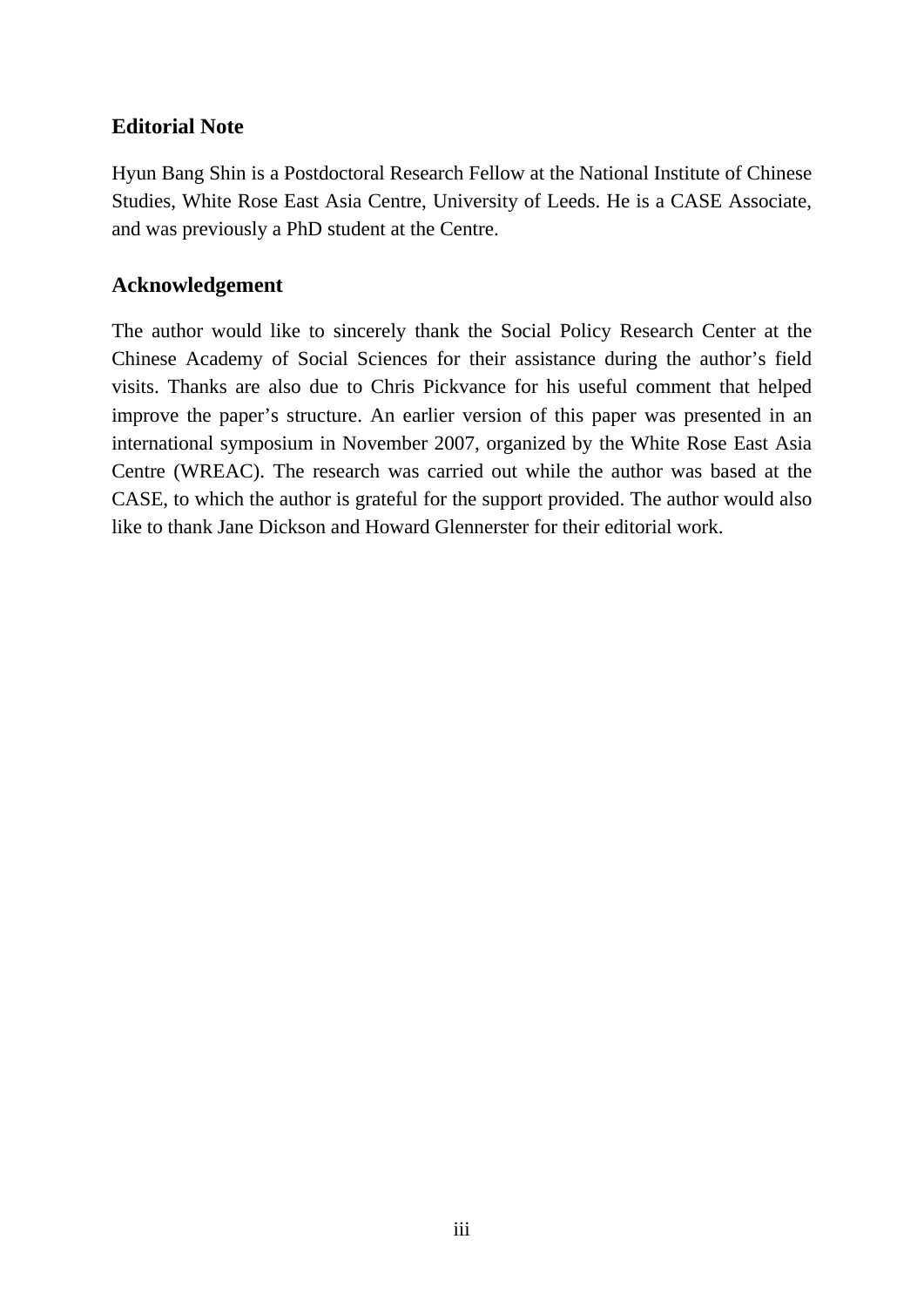## **Abstract**

Over the last decade, there has been growing attention to the issue of neighbourhood governance and community participation in China. The focus has been on the extent to which community involvement in rule-making and decision-making processes could be promoted. The issue of community participation in urban redevelopment, however, has received little attention. Urban redevelopment in contemporary Chinese cities is taking place on an unprecedented scale, dissolving long-standing local communities and demolishing poverty-stricken neighbourhoods. Examining the case of Beijing, this paper questions current redevelopment planning and residents' appeal procedures. It considers the extent to which local communities in dilapidated neighbourhoods have difficulty making an impact on decisions affecting their neighbourhoods' redevelopment. The paper considers the extent to which local residents could express discontent and put forward 'rightful claims'. The paper concludes that community participation in neighbourhood redevelopment remains at the bottom of the ladder of participation, and that the vested interests of local authorities and developers in urban redevelopment projects restrict poor residents' active participation in decision-making processes.

Keywords: Neighbourhood governance; community participation; urban redevelopment; 'rightful claims'; Beijing; China JEL classification: I30, T36, R50

Correspondence address: White Rose East Asia Centre, Department of East Asian Studies, University of Leeds, Leeds LS2 9JT, (E-mail) h.b.shin@leeds.ac.uk; (Tel) +44 (0)113 343 7444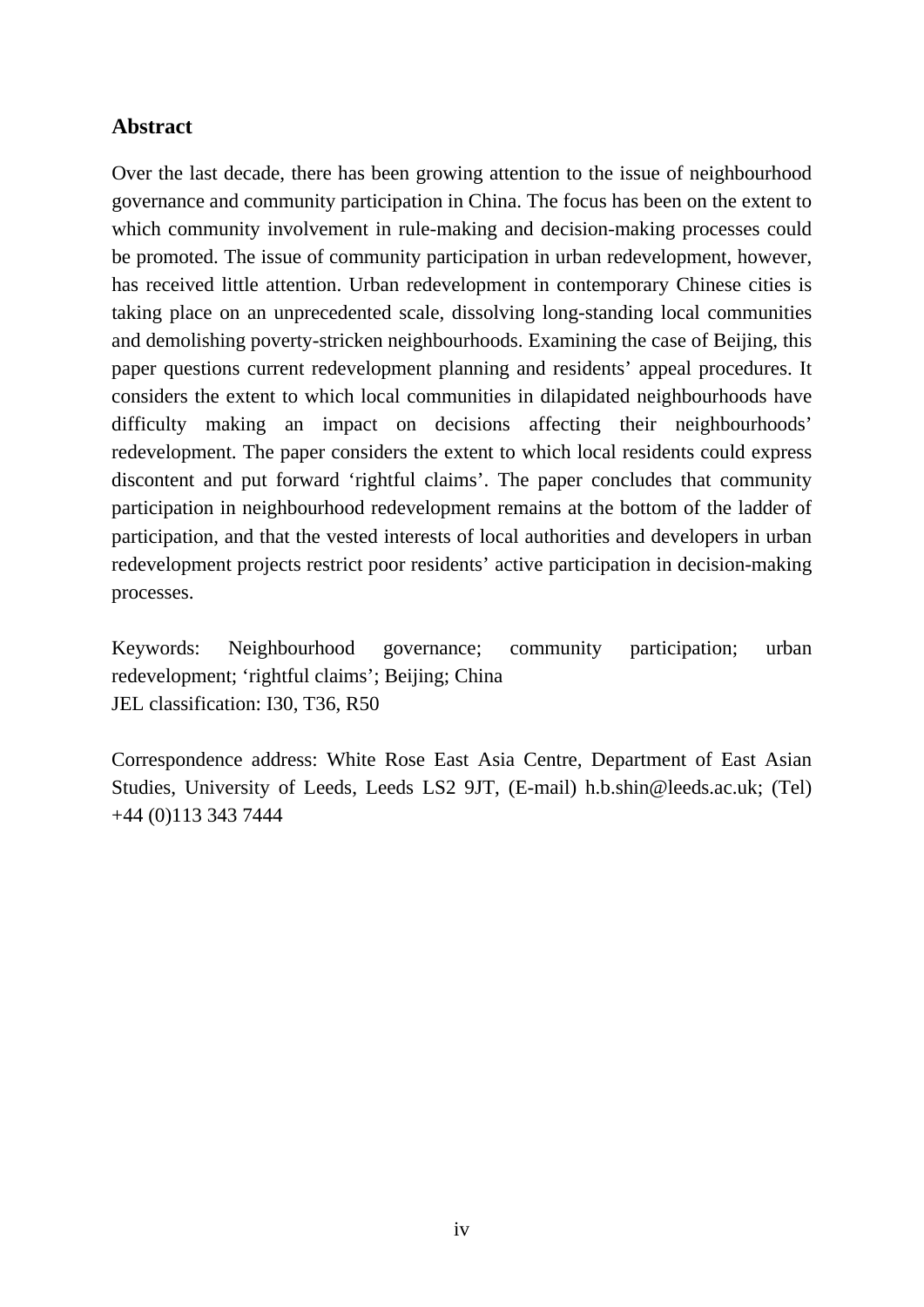## <span id="page-4-0"></span>**Introduction**

In the Western literature, community participation in urban regeneration has emerged as one of the main policy issues during the last two decades. Although there is little hard evidence about the impact of community participation upon project outcomes, it has been accepted 'good practice' for the past 40 years in the West. Discussion focuses on *how* to effectively engage community representatives and local residents in project design and implementation (Ball, 2004; Burton, 2003). Increased attention to community views coincided with a newer emphasis on establishing local regeneration partnerships as a vehicle for area-based initiatives in tackling poverty and social exclusion (Geddes, 1997). Local communities are regarded as being "intended beneficiaries," having "the greatest stake in the future of the area" and knowing "from experience the range of issues" that need to be tackled (Macfarlane, 1993 cited in Chanan, 2003: 17). In Britain, community participation was considered as "a way to speed processes and generate more acceptable proposals" (DoE, 1994: vi), but the concept has grown quickly to be regarded as a right in participatory democracy (DETR, 2000), and being "central to the process of empowerment and a necessary condition for overcoming social exclusion" (Wood, 2000: 20). At European Union level, "active citizenship" was put forward to promote "active cooperation of local residents in public schemes designed for the improvement of disadvantaged or underdeveloped localities" (Chanan, 1997: 5).

In developing countries, community participation is largely associated with the emergence of development project partnership schemes as well as the implementation of participatory approach in urban and social development (Midgley, 1986). The concept of development partnership has evolved from a partnership between central and local governments to deliver services to partnership between governments and private capital, and to local partnerships to promote locally-driven initiatives which involves local communities (Southern, 2002: 18). The inclusion of local communities is advocated in various policy documents by international agencies. For instance, in 1993, UN-Habitat stressed the importance of setting up multi-sectoral partnerships between the public sector, the private sector and the third sector (residents and their organisations) to establish roles that are "complementary and mutually-supportive" (UN-Habitat, 1993).The gradual empowerment of urban services users was recommended, and the public sector was given a role to create an enabling environment for users to accomplish this (Choguill, 1994).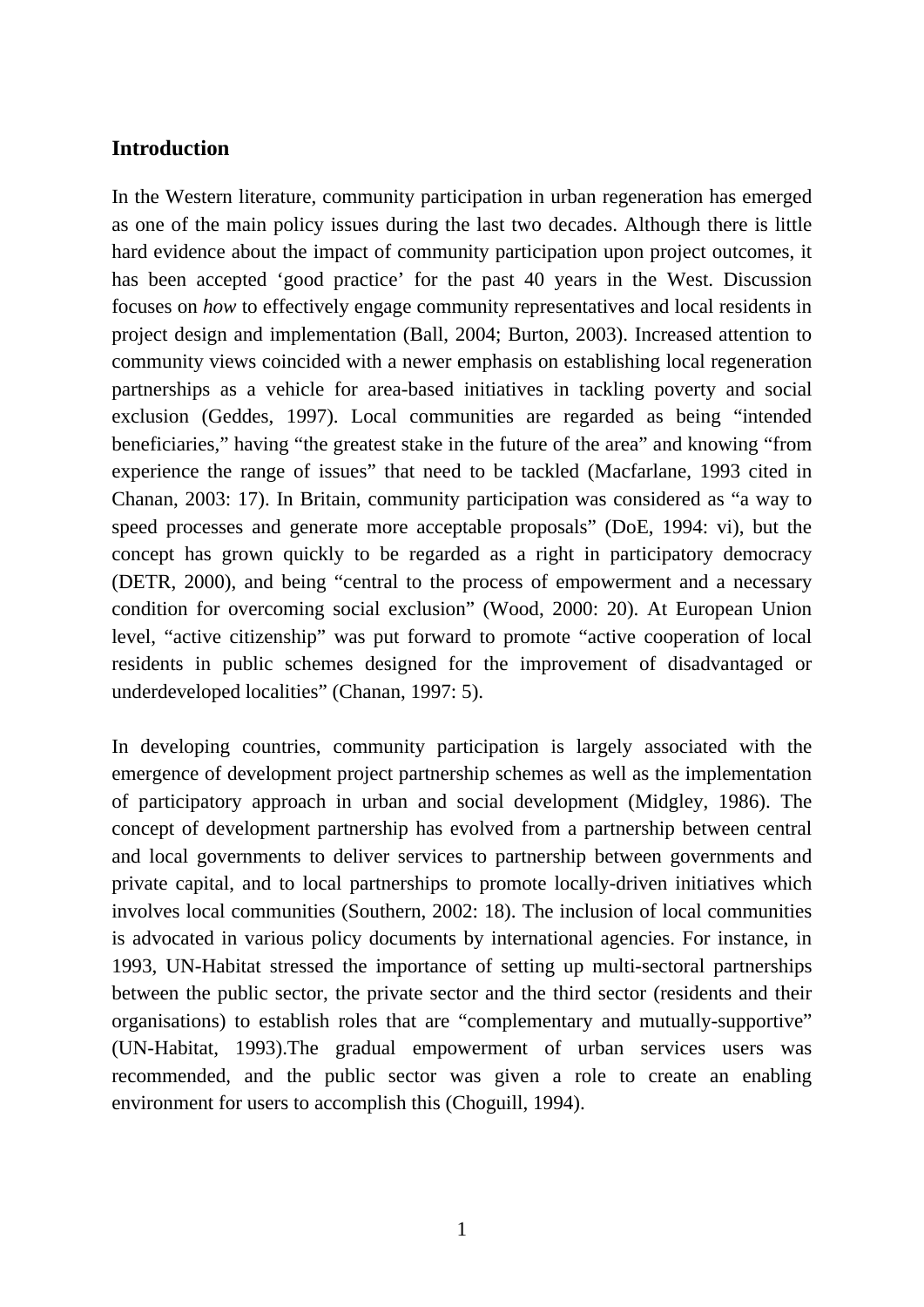In mainland China, the concept of 'community' has received increasing attention in policy discourse from the mid-1980s (Bray, 2006). This is closely associated with involving local communities in the provision of social welfare (e.g. Leung and Wong, 1999; Liu, 2004; Wang, Yip, Zhang, Wang and Hsiao, 2005) and urban service delivery (Xu and Chow, 2006). Over the last decade, residents' voluntary participation in community affairs has also been emphasized in line with the government promotion of 'community building'. This could be described as an attempt to rationalize and modernize existing neighbourhood-based grassroots organizations (Bray, 2006). Community participation has also been at the core of experimental projects in rural development and poverty alleviation (e.g. Plummer and Taylor, 2004b). Recently, more critical literature has stressed the limits of community participation in policymaking and implementation (Cai, 2004; Chu, 2004) and the changing nature of urban governance that re-invents local communities to create a "governable society" (Wu, 2002a).

Community participation has been rarely discussed, however, in the context of urban regeneration. Urban regeneration in contemporary Chinese cities entails complete demolition and redevelopment, displacing the majority of local residents and dissolving long-standing communities. Hence, urban regeneration in China can be largely equated with urban redevelopment. This places China's experience of community participation in a different context to those of more industrial and postindustrial cities of the West where debates are focus on their active involvement in changing the character of a continuing community.

This paper critically examines the degree of local community participation in the urban redevelopment process. It argues that local residents are effectively barred from taking part in project designation and design, and there is little opportunity for them to express their discontent or secure ownership of any changes. The discussions in this paper draws on evidence from multiple sources – existing literatures, governmental reports and policy documents, and in-depth interviews with local residents and officials. The majority of local residents interviewed were recruited from an inner city neighbourhood in Dongcheng district, Beijing. The neighbourhood's redevelopment was phased in, and at the time of my field visits, its first phase was completed, replacing largely one-storey dilapidated public rental dwellings with high-rise commercial flats. Its second phase was yet to commence, and has not started as of March 2007.

The rest of this paper is divided into five sections. It begins with a brief overview of the way in which community participation in China's urban neighbourhoods is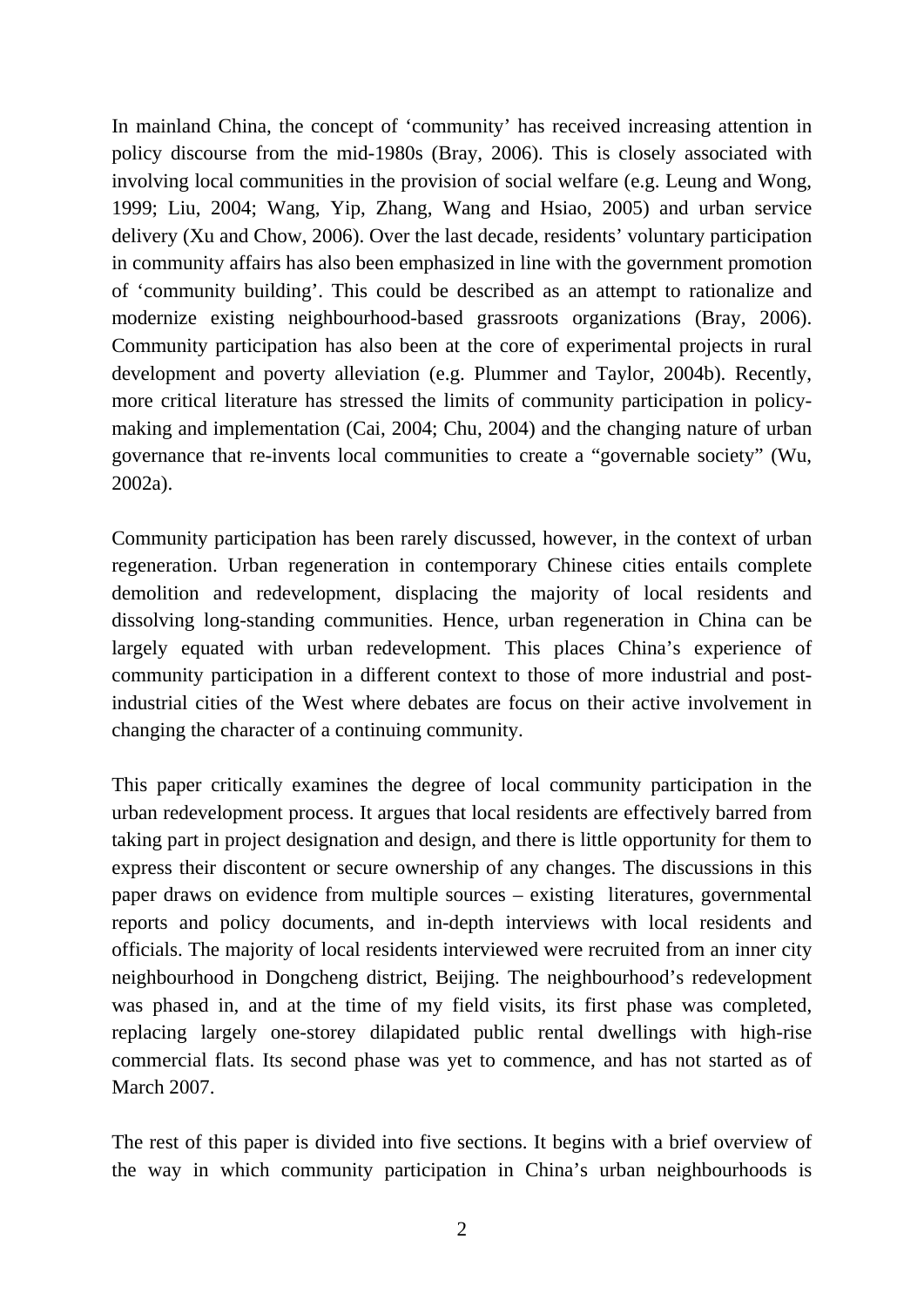<span id="page-6-0"></span>understood. Second, it will examine urban neighbourhood transformation and its implication for the way in which local communities are shaped. The third section examines the way in which community participation in urban redevelopment is limited and faces constraints. The fourth section touches upon the notion of 'rightful resistance' (O'Brien, 1996) in urban redevelopment, and examines the extent to which local residents could express their discontent and put forward 'rightful claims'. The final section sums up and concludes.

## **1. Community participation in urban neighbourhoods**

 $\overline{a}$ 

The concept of community lacks a clear-cut definition. Policy documents often loosely define a community as a population in a given locality (for example, DETR, 2000). Diverse social and economic circumstances within a given locality, however, indicate that a community is hard to define. Residents may belong to 'multiple communities' that may extend beyond a locality (Ball, 2004; Kearns and Parkinson, 2001). In China, the term 'community', has a specific spatial definition for administrative purposes, territorially defined to include residential areas within the jurisdiction of an urban grassroots organization called residents' committee (in Chinese, *jumin weiyuanhui*) (Bray, 2006: 534). <sup>[\[1\]](#page-6-1)</sup> The main function of a residents' committee is to facilitate government-community communication, maintain local public order and provide social service delivery (Mok, 1988). Until the 1990s, it had been a useful vehicle of welfare provision especially for those vulnerable groups who were left out of the employment-based social welfare system. Day-to-day operation of a residents' committee relies heavily on a few salaried members (who are usually elderly retired women) and volunteers from local communities. A case study in

<span id="page-6-1"></span><sup>[1]</sup> It is necessary to note that the territorial definition of a community in urban China for administrative purposes does not diminish its diverse nature. Work-unit compounds and municipal housing estates built in the planned economy period were known to have homogeneous characteristics in their social composition. Residents, however, had different sets of interests and experiences based on their individual characteristics (e.g. educational attainment, positions in their work places, etc.), which led to differential access to community resources (Logan and Bian, 1993). The differing degree of housing space consumption among residents turned out to raise serious complaints especially when redevelopment compensation was monetarised in 1998 (Shin, 2007b). Although residents could be divided into 'multiple communities' based on individual engagement in various activities within and beyond a locality, they are be treated as 'a community' based on the fact that there is no distinction in the way they are treated in urban redevelopment processes.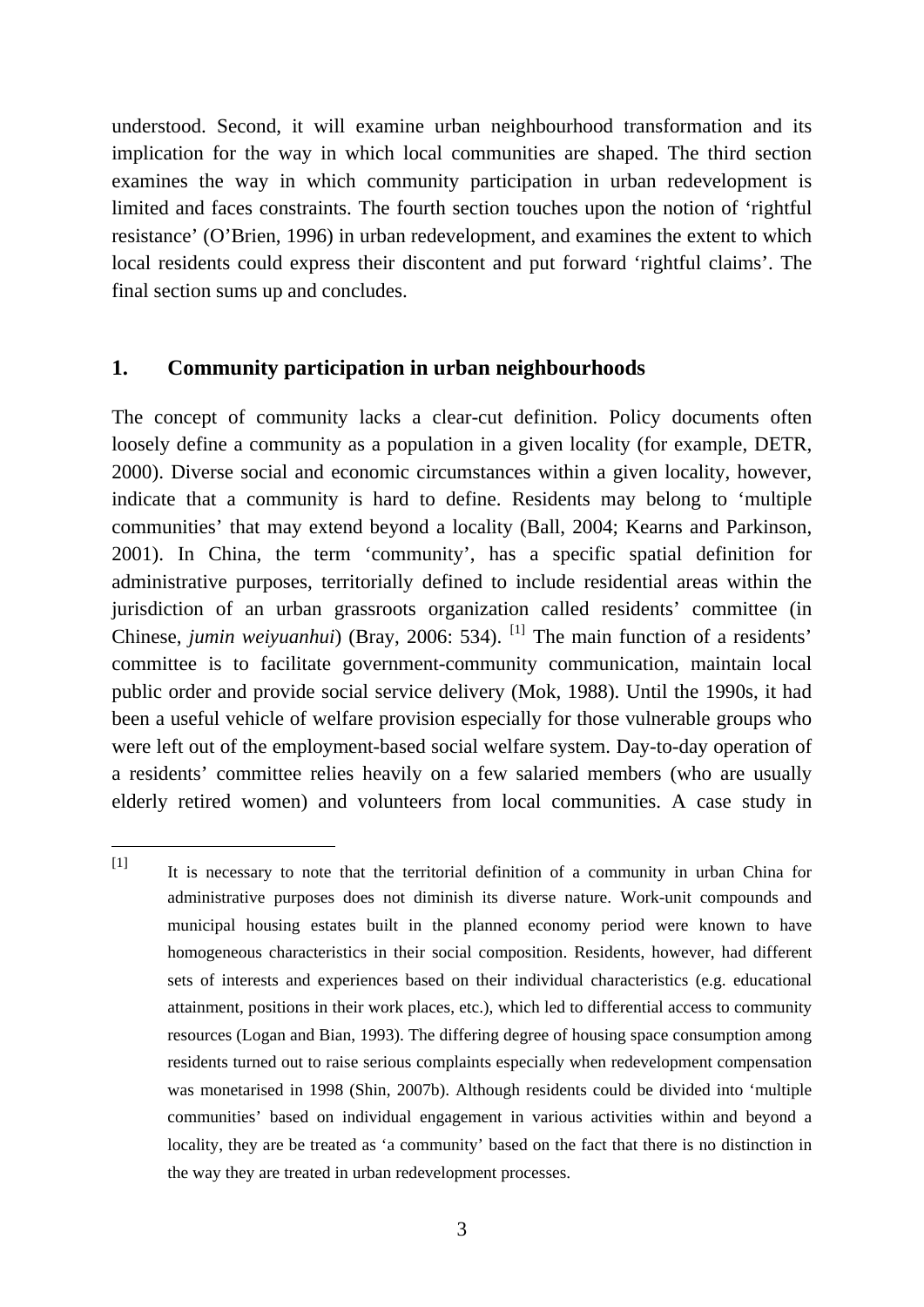Guangzhou suggested that about 4 per cent of local residents voluntarily undertook activities organised by residents' committees (Chan, 1993: 180). With the assistance of residents' committees, local authorities as well as local branches of the Communist Party often launch collective neighbourhood mobilization programs that range from free consultation with professionals to moral education. These may "facilitate the cultivation of a sense of neighborliness" by bringing communities together, but they place "strong moral sanctions of collective participation" with less respect to individual privacy (ibid, 212). Community participation in neighbourhood affairs is therefore largely associated with residents' participation in state organized space. This poses problems for the promotion of community participation in a western sense. It is cited as one of the main obstacles to carrying through poverty alleviation programs in rural China. As Janelle Plummer argues: "for many Chinese farmers the idea of working together is associated with the days of the collective economy" (Plummer, 2004: 9). During the planned economy era, most urban residents were also mobilized through their work place, which became the main locus of citizens' participation in urban political, social and economic affairs (Lü and Perry, 1997). In return, they were "promised an egalitarian, redistributive order that provided job security, basic living standards, and social opportunities for those from disadvantaged backgrounds" (Tang and Parish, 2000: 1).

Over the last decade, there has been increasing attention to the way in which urban communities engage and become part of a new form of neighbourhood governance (for instance, Bray, 2006; He, 2003; Zhang, 2003). This reflects the emphasis given by China's central and local governments to reconfiguring residents' committees around the concept of 'community building' (or *shequ jianshe* in Chinese). [\[2\]](#page-7-0) The promotion of this new form of neighbourhood governance is interpreted as having dual objectives (Bray, 2006): (1) more comprehensive delivery of social services to meet the diverse needs of local residents; (2) institutional change to achieve greater political and social integration. Some see it as having resulted from "compromises between community development and urban control" (Jones and Xu, 2002: 114). One interesting initiative is the direct election of residents' representatives. A residents' committee was usually staffed mostly by elderly volunteers (usually retired women) appointed by local authorities. The new 'community building', relies on employing professional community workers (or *shequ* cadres), who are younger and come from a trade-union

 $\overline{a}$ 

<span id="page-7-0"></span><sup>[2]</sup> The implementation of 'community building' was officially endorsed by the announcement of the 'Opinion of the Ministry of Civil Affairs on promoting community building nationwide' in December 2000 (for the review of the development of 'community building' program, see Kojima and Kokubun, 2002).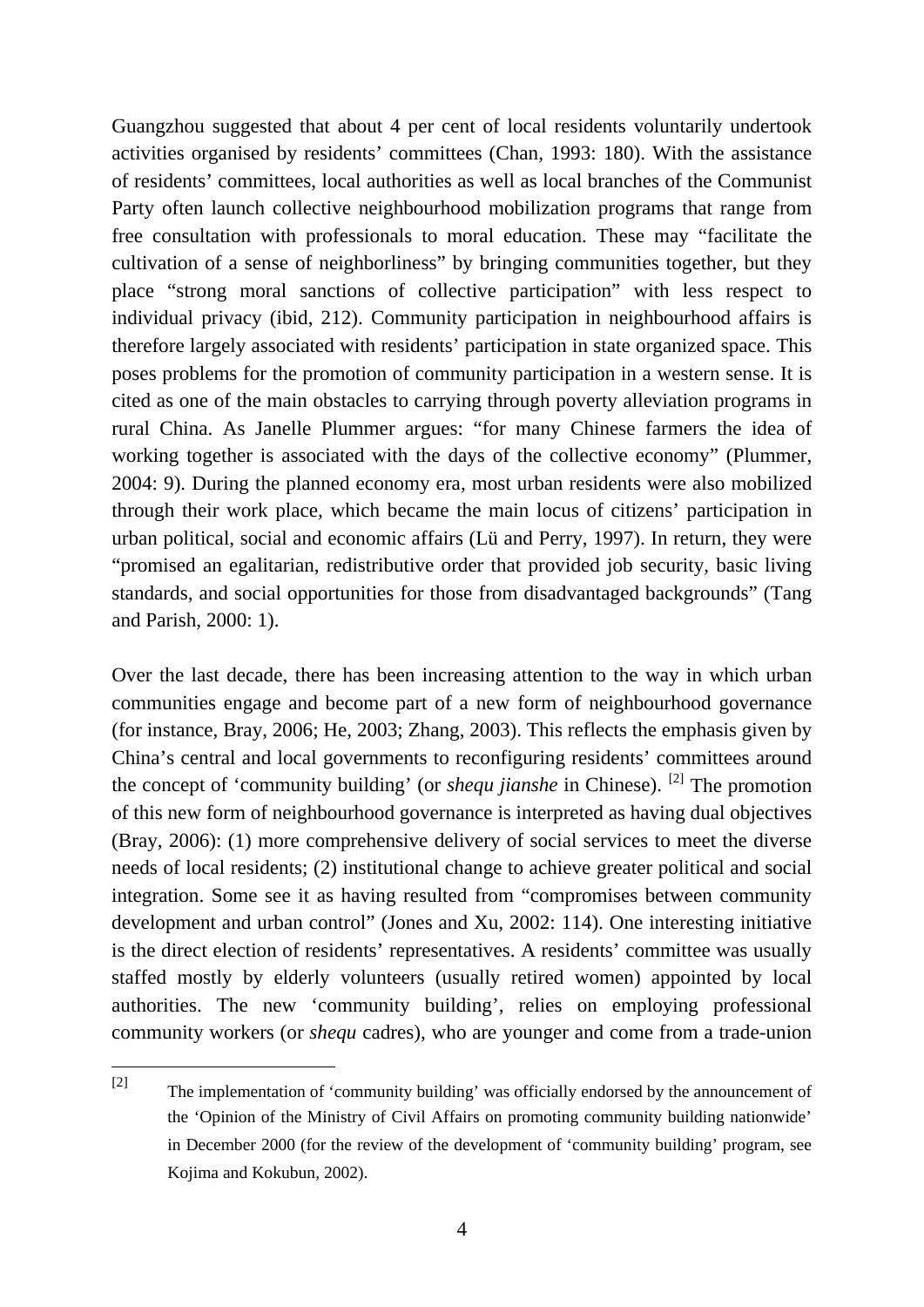or the Communist Party background. These cadres are to represent the interests of residents and mediate their relationship with local bureaucrats. To encourage residents' participation in this new urban governance arrangement, these cadres are selected by direct election. From 1998, the direct election of residents' representatives has spread to many cities, mostly located in coastal provinces (Trott, 2006). Some critics welcome these changes in neighbourhood governance, as they have "the potential for further autonomy" (Jones and Xu, 2002) and may open up space for residents' democratic participation in decision-making processes (He, 2003).

Indeed, other new organizations have emerged, enjoying a greater degree of independence and creating "possibilities for increased participation by Chinese people in decisions affecting their daily lives" (Taylor, 2004: 26). These social organizations include traditional ones such as the Women's Federation that has adapted to the changing environment and expanded its local coverage. They also include private enterprise associations, specialist organizations (in areas such as trade and commerce) and welfare associations, all of which enjoy "greater involvement in decision-making within their respective areas" (Taylor, 2004: 26). It is argued that the emergence of these organisations constitutes important progress towards involving people in decisions at the local level that affect their lives. These social organisations are increasingly employing "strategies of negotiation and circumvention" to influence policy making and implementation (Saich, 2000).

However, they take place within a context of strong social control by the state. Despite the voluntary participation of active residents in community affairs, getting involved in decision-making is still an uneasy affair for most urban residents. Public participation is not readily discussed in public discourse, and its promotion in regulatory, decision-making and rulemaking processes is still at its infancy (Wang, X., 2003). One example is the previously cited direct election to select *shequ* cadres. In most cases, candidates are 'nominated' by party officials, endorsed by indirect election in which only heads of families or residents' representatives cast their votes (Trott, 2006). 'Community building' as a new means of building a self-managed grassroots organization in contemporary Chinese cities cannot be separated from the administrative hierarchy and from the influence of the Communist Party. This erodes the very foundation of *shequ* offices as self-governing autonomous entities (Kojima and Kokubun, 2002).

So far, we have examined the notion of community participation in Chinese contexts, and the emergence of a new form of neighbourhood governance in recent years. It is shown that community participation in urban China is largely associated with local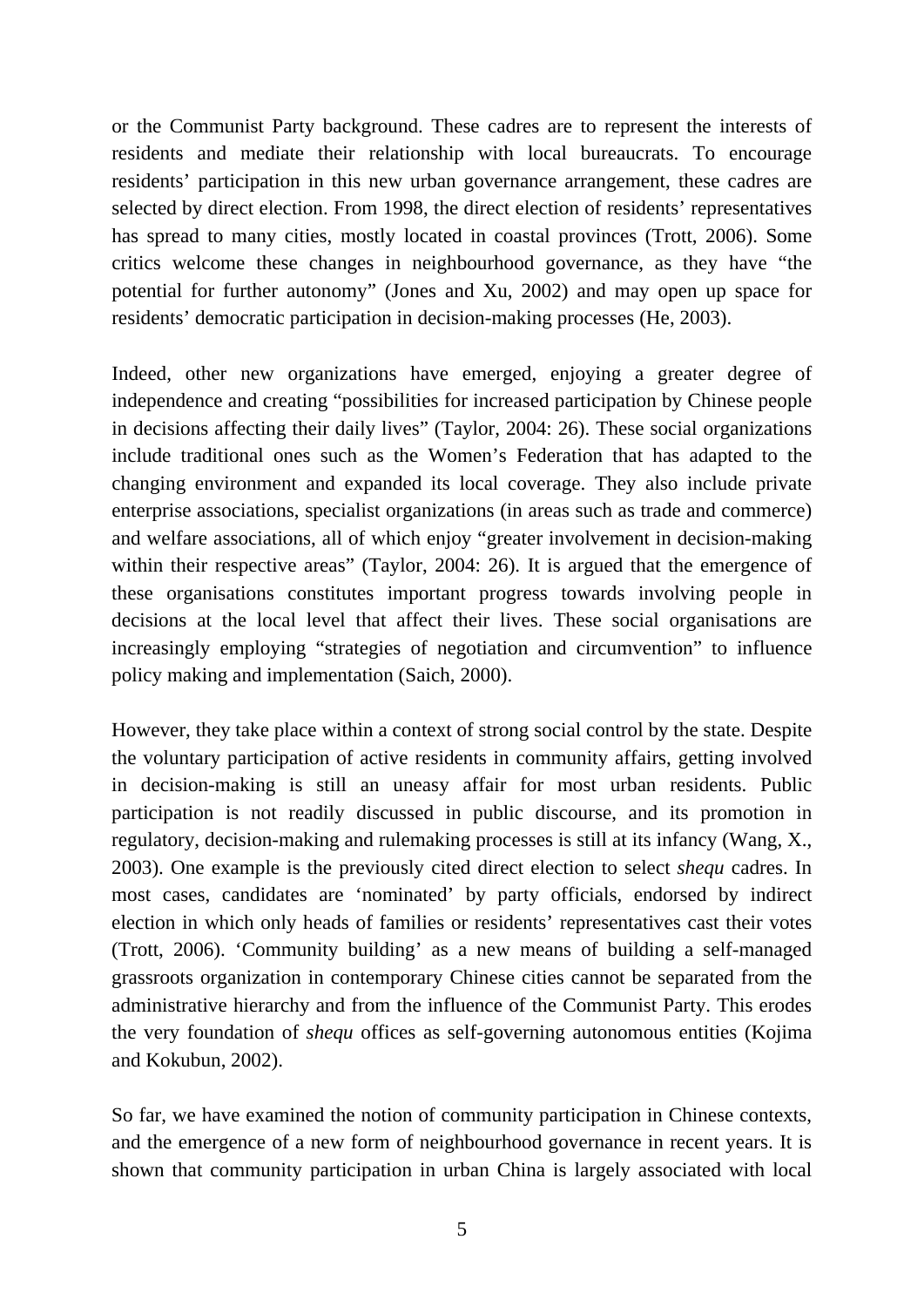<span id="page-9-0"></span>residents' involvement in collective activities, and that the promotion of 'community building' as a self-managed grassroots activity cannot be separated from the state's determination to maintain social control. Before examining the limits and constraints of community participation in urban redevelopment processes, the following section examines the impact of 'neighbourhood transformation' in the reform era on the way in which local communities are shaped. It will show that urban redevelopment largely targets dilapidated neighbourhoods that contain less mobile and poorer residents who have been excluded from sharing the benefits of reform.

## **2. Neighbourhood transformation and local communities**

In the process of building a socialist China after her foundation in 1949, China followed in the footsteps of other socialist countries in Eastern Europe in re-creating its urban neighbourhoods. From 1949, the idea of communal living became the basis of a socialist society, leading to the adaptation of 'micro-districts'. The policy aimed at constructing "a self-contained community of residential quarters, including dormitories, communal eating and recreation places, crèches, kindergartens, schools and local medical facilities, shopping and other service provision" (French and Hamilton, 1979: 9-11). This principle expanded to such an extent that "most urban residents would rarely have any need to travel beyond the walls of their work-andliving unit" (Gaubatz, 1999: 1497). State enterprises were the major entities that supplied such facilities as part of in-kind welfare provision for their employees. Municipal housing bureaus provided and managed rental accommodation for those registered urban residents whose work-units were not rich enough to do so. Therefore, local communities were by and large tightly knit by their proximate relationships in both their work places and residential compounds.

In this regard, residential mobility was very low for many decades until before the recent Open Door and Reform policies. Provincial or inter-urban migration was subject to strict control through the enforcement of the household registration system (or *hukou* in Chinese terms) which tied welfare benefits and employment to an individual's original place of residence (Chan, 1994; Solinger, 1999).Movement within cities was less restricted, but the self-reliant residential compounds and restricted urban growth without suburbanization led to limited movement even within cities. Residential relocation was largely influenced by supply-side constraints (Wu, 2004b: 456). Individual housing needs resulting from job transfers or family change (for example, childbirth or ageing parents) were brought forward to residents' workunits or municipal housing management bureau for determination, if any relocation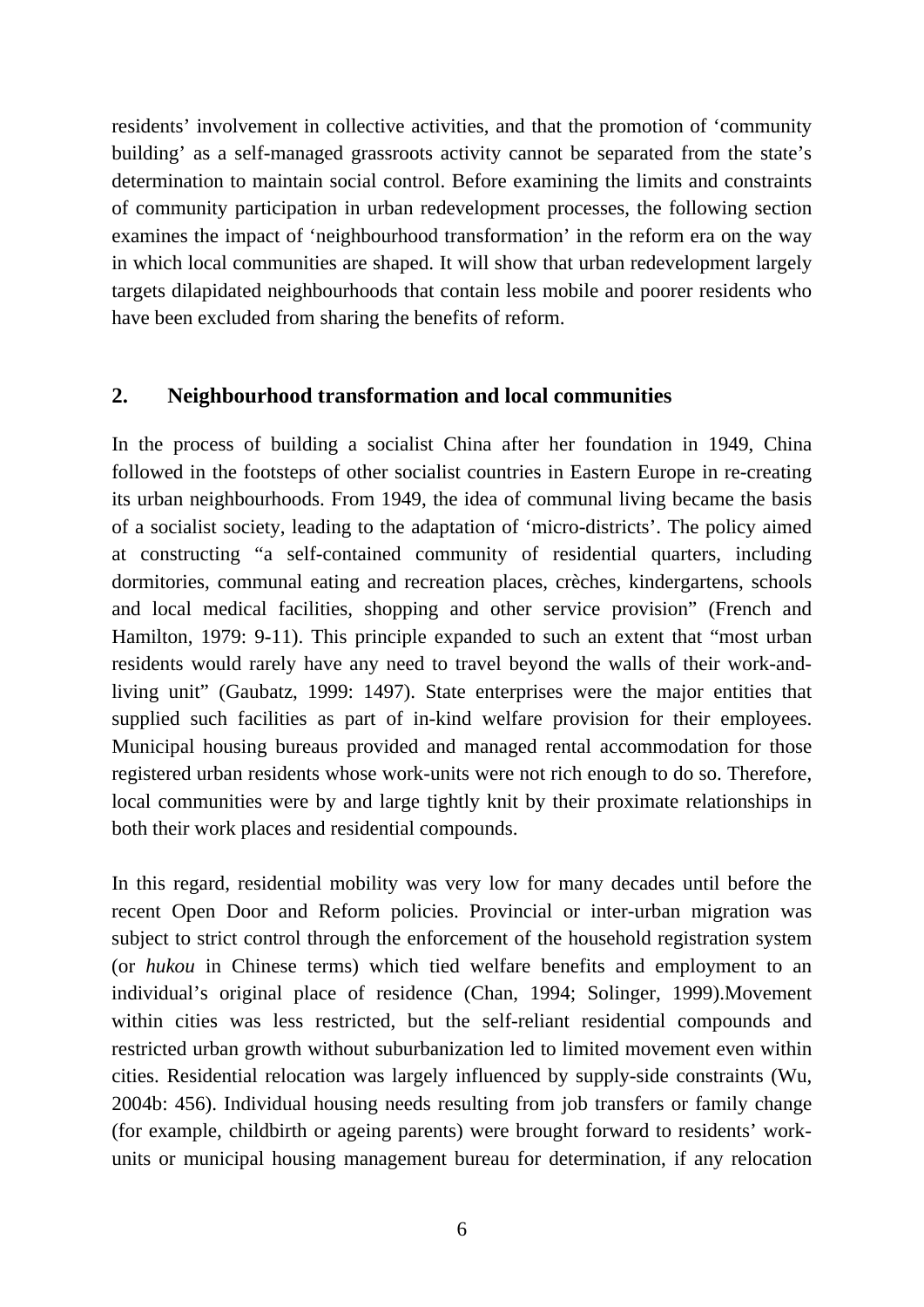was requested. Households residing in rental dwellings provided by their work-units or municipal housing bureaus were not able to move freely. Any moves were determined, or negotiated at the most, by their work-units according to pre-set criteria.

When cities slowly woke up to the implications of the reform era in the 1980s, changes to inner city neighbourhoods were still 'organic'. Urban redevelopment was a piecemeal process, involving re-housing of local residents (Wu, 1999). This meant that local communities remained largely intact in terms of social composition. Since the mid-1990s, however, this 'organic' process has given its way to large scale real estate development that has involved mass clearance and reconstruction of longstanding inner city neighbourhoods with residents' permanent dispersion to new estates in suburban districts (Fang and Zhang, 2003; Zhang and Fang, 2003). The profit-led nature of inner city redevelopment has been strengthened by urban land reform (Zhang, 1997) and commercialization of urban housing (Wang and Murie, 1996). Big variations in rents and the value of land make urban neighbourhoods in strategic locations prone to takeover by real estate capital (Wu, 2002b).

In (post-) industrial capitalist cities, contemporary urban policies have entailed a more inclusive approach towards regeneration partnerships, moving "from a narrow preoccupation with physical regeneration to a wider concern with the economic and social regeneration of communities" (Geddes, 1997: 7). This has not been the pattern in China's urban redevelopment policy. Since the mid-1990s, urban regeneration in China has been dominated by property-led redevelopment (He and Wu, 2005). In Beijing, for instance, with the arrival of new redevelopment policies that reflected the 'entrepreneurial' characteristic of the local state, nearly one quarter of local residents in Dongcheng district (one of Beijing's four inner city districts) were found to have been affected by urban redevelopment projects between 2000 and 2005 (Shin, 2007a).

Subsequently, the spatial and social changes in urban China during the reform era have brought significant changes to the way in which local communities have been shaped. In comparison with the pre-reform practices, urban residents are now increasingly mobile, seeking upward mobility in their housing ladder to become homeowners. This suggests that residents are increasingly associated not on the basis of their employment status (as was the case in work-unit based residential compounds) but on the basis of their capacity to buy property. Under market conditions, they begin to behave as active consumers of commodified housing and meet their individual housing needs with their significantly increased financial means. Recent empirical studies testify to such behaviour (Li, 2000; Wang and Li, 2004; Wu, 2004a). Homeowners are increasingly organized through the formation of homeowners'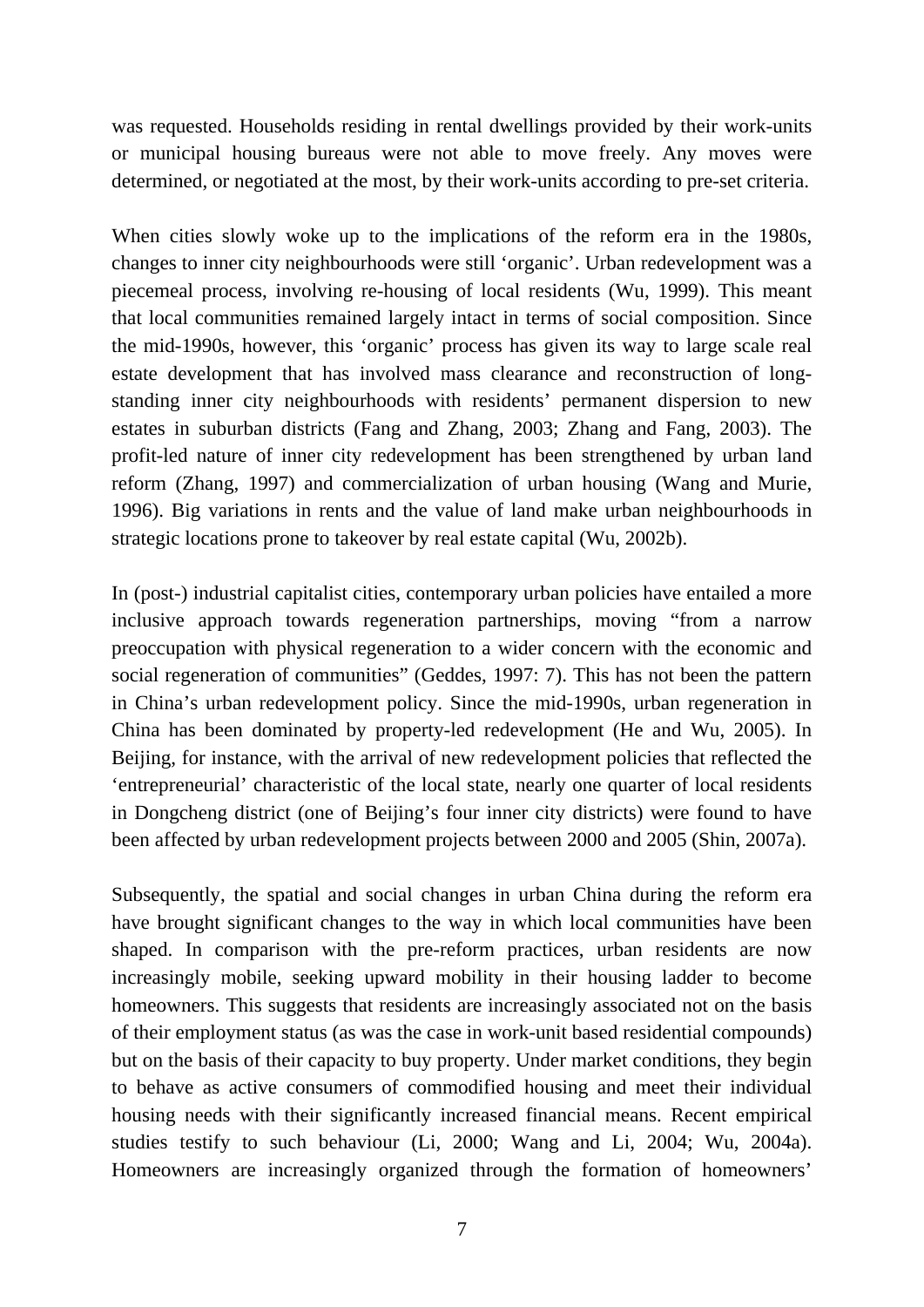<span id="page-11-0"></span>committee (called *yezhu weiyuanhui* in Chinese), exercising their property rights to intervene in the way their properties are managed and neighbourhood affairs are decided (Read, 2003). This inevitably brings conflicts with other neighbourhoodbased organisations such as residents' committees and property management offices (Zhang, 2003).

Unlike the newly constructed residential estates, old dilapidated neighbourhoods in inner city districts and on the urban fringe are characterized by poverty concentration. Liu and Wu (2006) note that better-off and well-connected households have escaped from these neighbourhoods to become homeowners elsewhere, and rented out their rental dwellings to migrants. The result has been poverty concentration in communities that are "economically and physically marginalized" (Wang, Y.P., 2003: 259). Poor residents have become less mobile, confined within these poverty-stricken neighbourhoods in increasingly fragmented cities (ibid). They have failed to benefit from housing privatization and commodification, many living on means-tested social assistance programs (Liu and Wu, 2006). They are the ones who have become largely subject to profit-led redevelopment. The limits and constraints of community participation in the following section are associated with these residents.

# **3. Community participation in urban redevelopment: limits and constraints**

This section explains the ways in which urban redevelopment projects have been implemented to minimize local residents' resistance and contain their discontents and frustration. These measures seek to maintain social stability and the swift implementation of urban neighbourhood transformation, which work in favour of development partnerships between local authorities and developers. Three issues are addressed: (1) limited participation in project design and implementation; (2) constraints upon residents in legal disputes; (3) lack of communication with local authorities.

## *Limited participation in project design and implementation*

A European Commission report defines community participation in urban regeneration as "the active participation of local inhabitants in schemes to regenerate disadvantaged or declining areas" (European Commission, 1997: 19). This indicates that community participation includes various forms of involvement that ranges from consultation to actual participation of community representatives in project design, implementation and evaluation. Some draw a distinction between residents'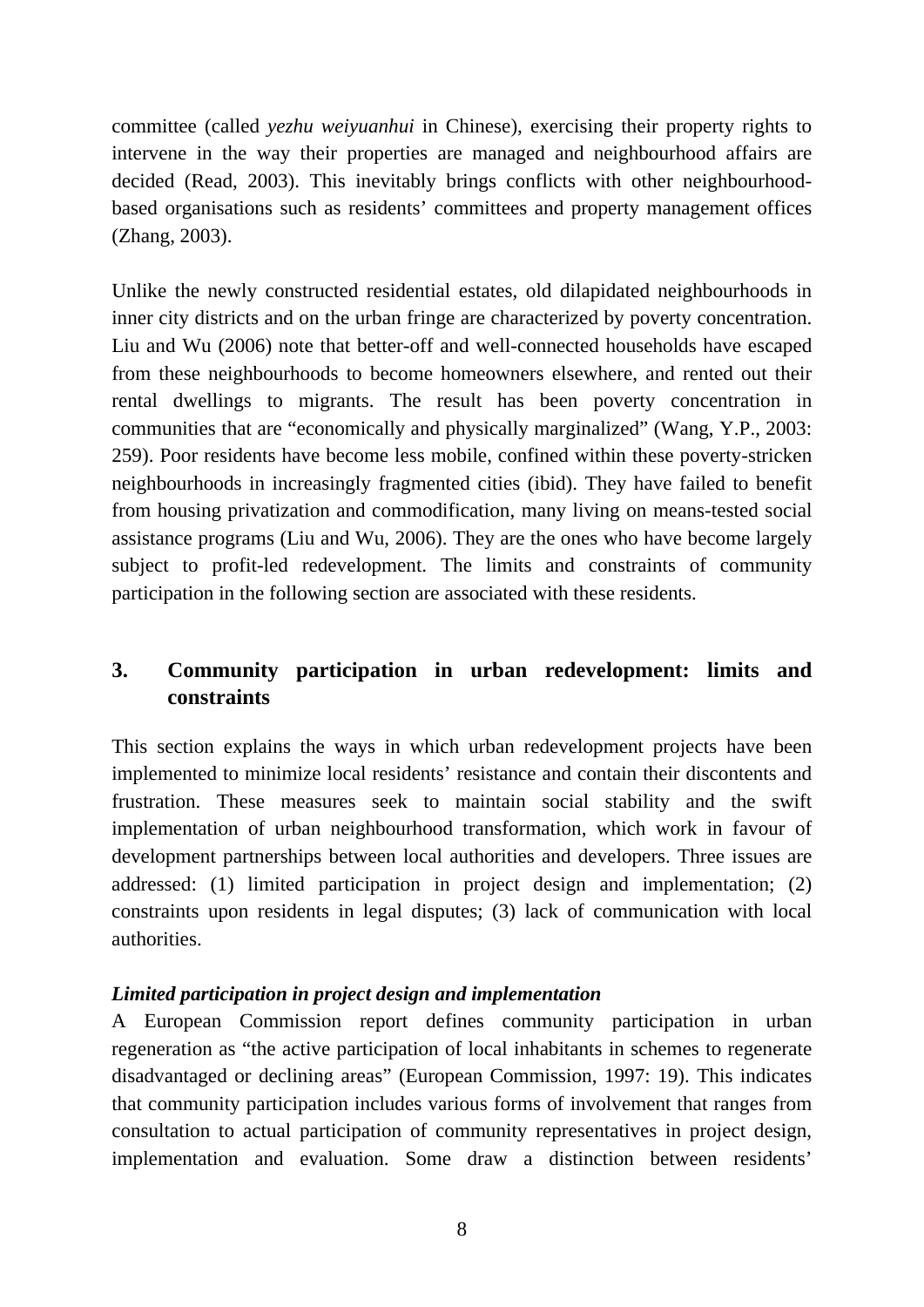participation in general community activities (horizontal involvement) and the participation of community leaders and representatives in decision-making (vertical involvement) (Chanan, 1997; DETR, 2000). It is generally acknowledged that the two forms of participation are closely related, and complement each other where local communities are successfully involved in neighbourhood improvement projects.

We have seen that community participation in China's urban neighbourhoods entails residents' participation in grassroots activities organized by residents' committees. This indicates, to some extent, the presence of 'horizontal involvement', but the nature of residents' day-to-day associations differs considerably. Do residents in China engage in 'vertical involvement' in the process of neighbourhood transformation through redevelopment projects? When a neighbourhood is subjected to a redevelopment project, residents are expected to 'participate' actively in a model that promotes, in principle, multi-sectoral partnerships between the government, real estate developers and local residents. For instance, in a pilot redevelopment project in a neighbourhood called Haiyuncang, the official description stated that the redevelopment of Haiyuncang neighbourhood was carried out according to a new model in which the government was to organize activities, enterprises implement and residents participate. In practice, it is the partnership between local authorities and developers that is the key to the success of a redevelopment project.

The critical role of the partnership between local authorities and developers is illustrated in Figure 1 below. This figure sums up a typical implementation process of a redevelopment project, and is based on a government recommended procedure announced in June 1994. This notice carried an important weight in the history of urban redevelopment in Beijing, as the four inner city district governments of Beijing were given planning power and autonomy to authorize redevelopment projects within their jurisdiction (Beijing Municipal Government, 1994a; Fang and Zhang, 2003: 155).

As shown in the figure, local authorities hold the right to designate a project area. In principle, each district government's urban renewal office carries out feasibility studies, which becomes the basis of neighbourhood designation as a redevelopment project area. In practice, developers often approach urban renewal offices with an application to initiate redevelopment in a neighbourhood of their choice. The application is then considered by the urban renewal office, and is approved if it meets planning criteria. Once developers obtain planning permission to carry out a redevelopment project, they embark on producing a project design plan that includes plans for site clearance and local residents' displacement and relocation. This plan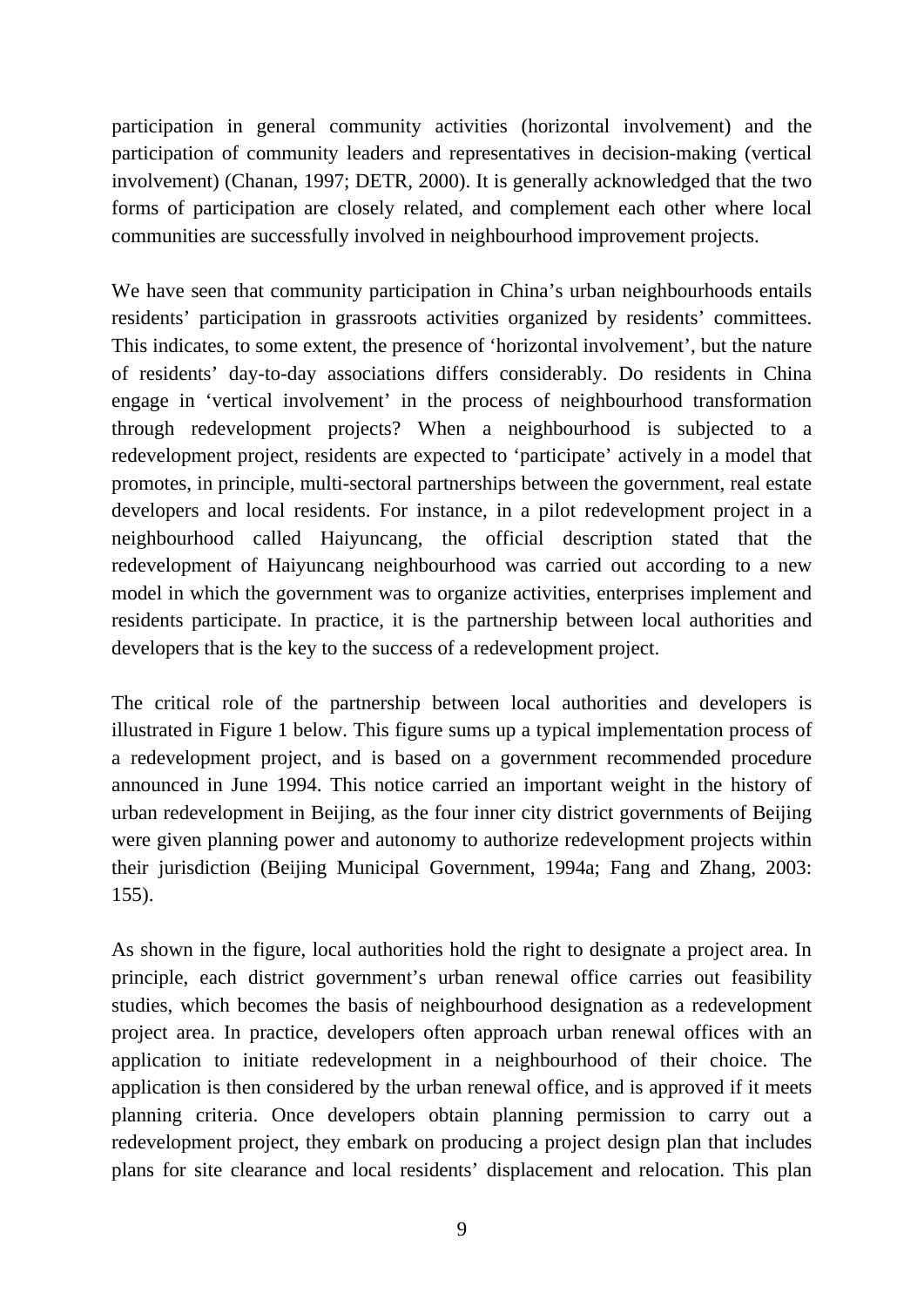requires government approval (Beijing Municipal Government, 2001: Article 9). When this plan is approved by the district government, a public announcement needs to be made, which includes the names of the developers, the demolition area, the demolition schedule and the compensation details (ibid, Article 10). The local authority and developers also carry out publicity works so that residents are informed of the imminent redevelopment project and their displacement. This is also the moment when local authorities organize a residents' assembly to 'demonstrate their support for the program'. Residents' committees and volunteers in grassroots activities are often mobilized to attend such meetings.



**Figure 1: Urban redevelopment process in Chinese cities** 

China's urban planning during the planned era was noted for its lack of provision for public participation (Yeh and Wu, 1999). This legacy continues to live on in the reform era. As seen above, the redevelopment process explicitly prohibits residents from participating in project designation and design processes. Local authorities and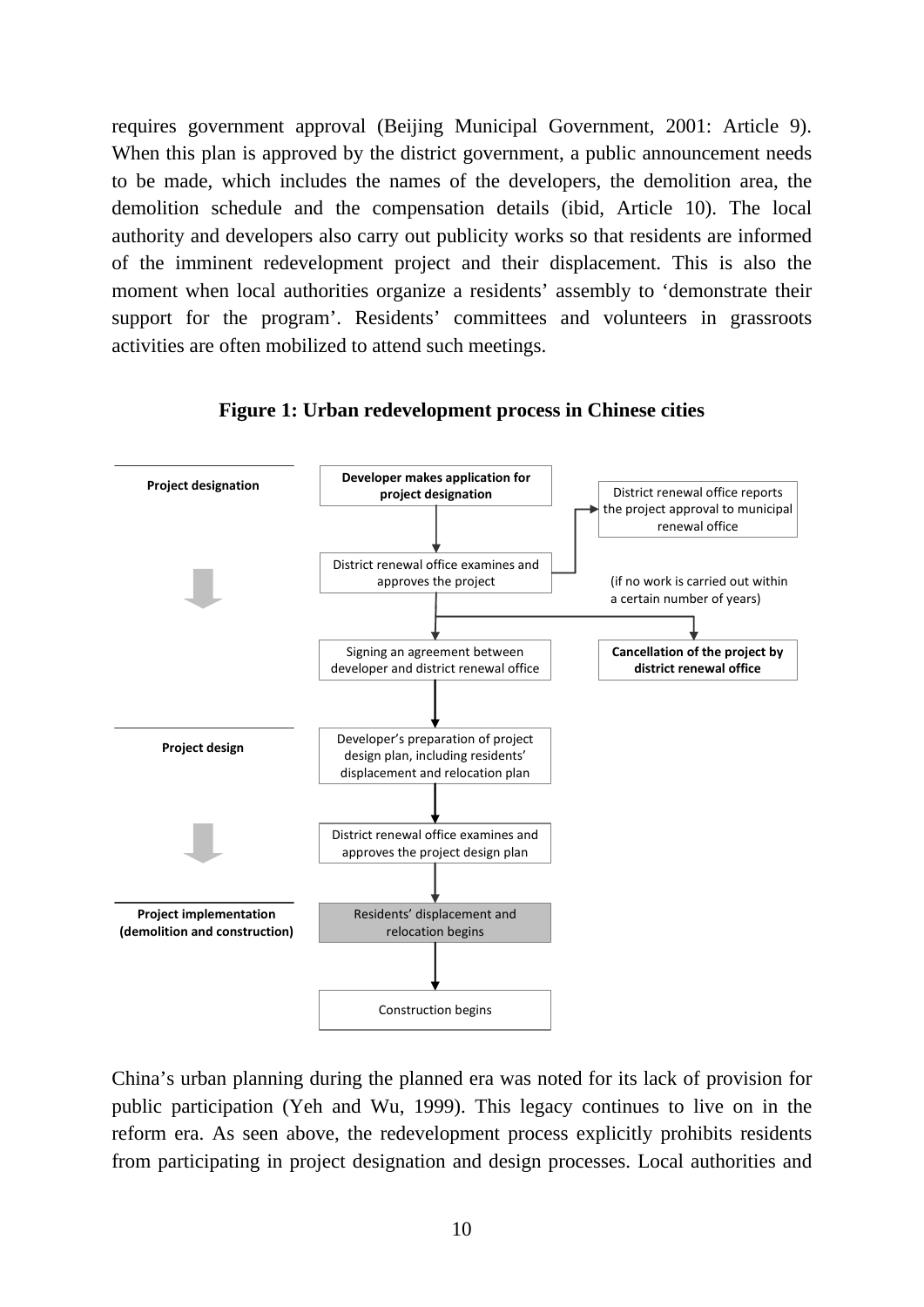developers make important decisions at the early stage of a redevelopment project, and residents are invited to participate only at the implementation stage. There is no legal process like public hearing or public voting to hear residents' voices or obtain their consent before designating a neighbourhood as a redevelopment project area.

## *Constraints upon residents in legal disputes*

The absence of opportunities for residents to intervene in project designation and design reinforces their weak position when they face negotiation over compensation upon their displacement. As shown earlier in Figure 1, residents come in only at the stage of project implementation when most crucial decisions have been already made. Although residents are invited to make complaints and even appeal to the court, these procedures hardly favour residents.

The national regulation on the management of demolition and relocation processes first appeared in March 1991 (State Council of China, 1991). Its major revision was made in 2001. In Beijing, when demolition is announced, local residents and developers are required to negotiate and come to an agreement on the level of compensation (Beijing Municipal Government, 2001: Article 12). If no agreement is reached, they then refer the matter to arbitration by the district government (ibid, Article 15). Figure 2 below shows the negotiation and arbitration process.

The flaw in this process is that it is the same local government agency that grants initial planning permission to developers to carry out redevelopment projects. It is therefore very unlikely that the local government would arbitrate in a way that might hinder the progress of urban redevelopment. If residents refrain from accepting the local government's arbitration decision, they can take the case to the people's court (Beijing Municipal Government, 2001: Article 15). Experience shows that residents rarely win cases against developers (Fang, 1999; Johnson, 2004).

If residents refrain from vacating their dwellings without legitimate reasons, local authorities also hold the right to instruct relevant bureaus to proceed with forced eviction, or obtain court orders to do so (Beijing Municipal Government, 2001: Article 16). Developers and demolition companies possess the right to proceed with demolition if they can prove that they have fulfilled their legal responsibilities of providing residents with cash compensation or relocation dwellings. In such a case, the residents' further appeal to the people's court would not prevent developers from demolishing their homes.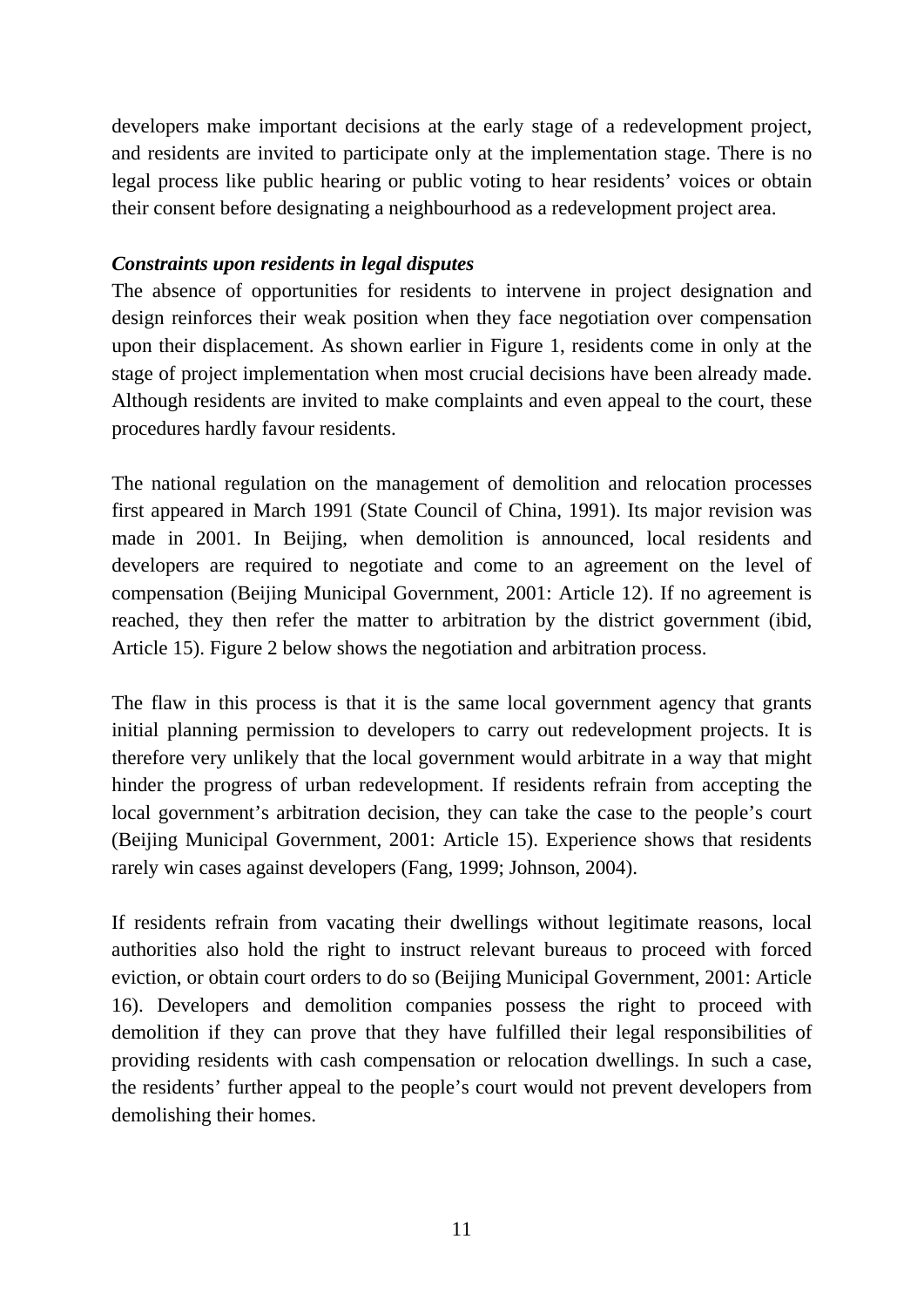# **Figure 1: The process of negotiation over compensation in Beijing's urban redevelopment**



Residents resisting or appealing against demolition also experience difficulties due to tight demolition and relocation schedules imposed upon them. It is not uncommon to find residents being forced to vacate within weeks of receiving demolition notice. During this short period, they are required to come to an agreement on the level of compensation, find a temporary or permanent relocation dwelling and make all the arrangement for house-moving from a neighbourhood they have lived for decades. When part of a neighbourhood called Xinzhongjie in Dongcheng district was subject to demolition in December 1999 to make way for a luxurious commercial high-rise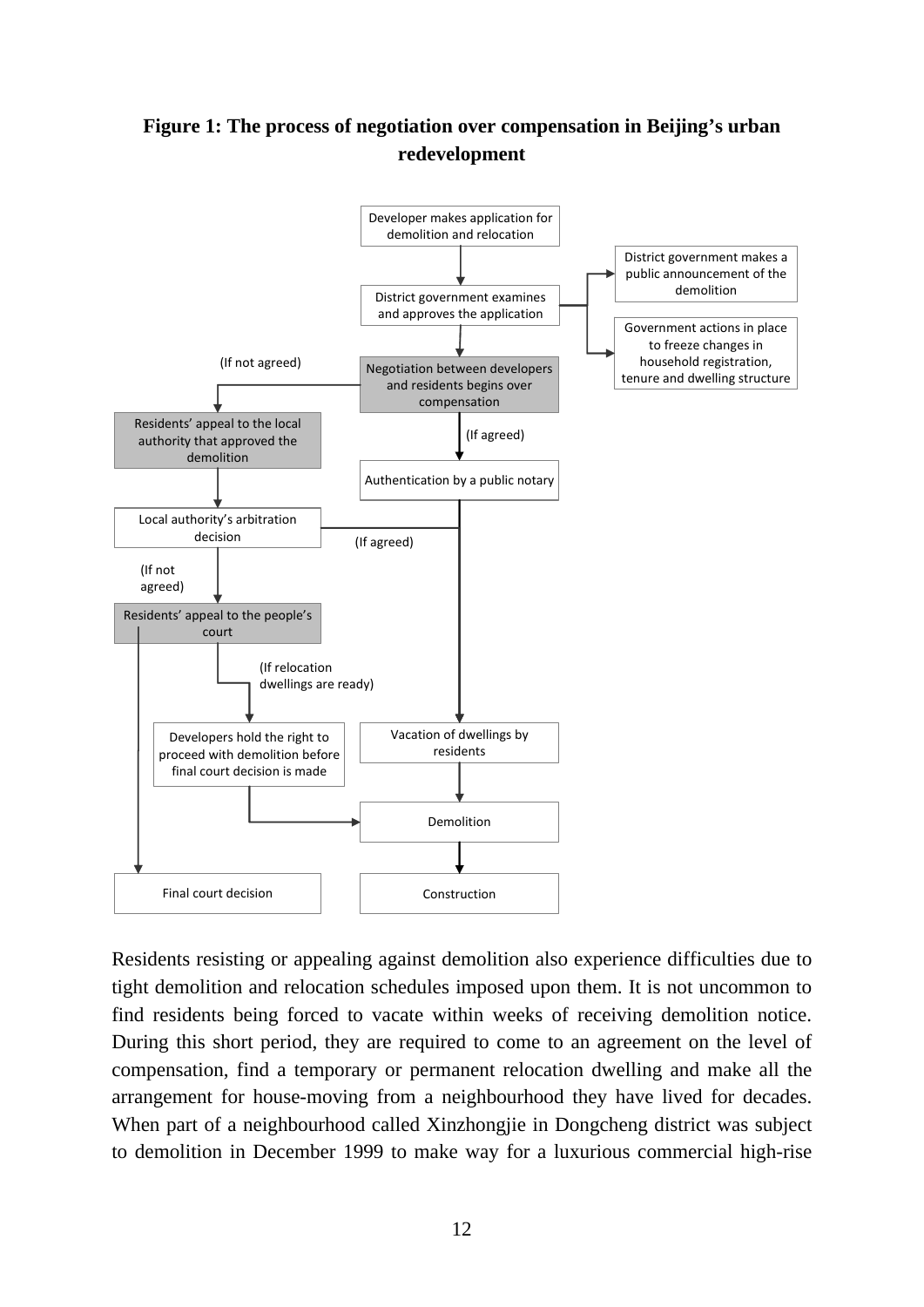estate, residents testified in the interviews with the author that they were allowed only three weeks to vacate their dwellings.

Residents receive incentive payments if they move house in good time (ibid, Article 32). Incentive payments are also given if they move out of inner city districts. This has been a common practice since the early 1990s (Beijing Municipal Government, 1994b). The author's interviews indicated that the scale of such incentive payments was quite substantial, reaching  $9\% \sim 12\%$  of their total cash compensation. The tight schedule of residents' displacement from their dwellings places a huge amount of stress and anxiety on residents, especially if vacating their house involves no definite prospect of re-housing.

People received the [redevelopment compensation] offer, pulled in cars for viewing. Just took that offer…At that time, our displacement was really bustling…Everyday, got in a car, went to see houses…our housemoving was made really hastily. From 16 April to 6 May. Twenty days to find a house and move out. My goodness…

(66-year-old female resident, moved to an outer suburban estate)

## *Lack of communication with local authorities*

Local authorities are involved in every stage of a redevelopment project from project designation to project implementation. They remain, however, as an official mediator when disputes arise over the method and level of compensation. Local authorities may sympathize with the fate of residents facing displacement, but it is often the case that they maintain a 'non-interventionist' policy to remain impartial. An official explains:

[Residents] might refrain from moving out. Then, the demolition company just has to get in touch with the family and resolve the situation…In the end, the only way out for them is to negotiate with the demolition company to see if there's any other means to supplement compensation. From the viewpoint of the government, however, we cannot speak out, because we have to guarantee impartiality of our policy implementation. It has to be equal for everyone…

(Official from the Displacement and Relocation Department, Dongcheng district government)

Remaining impartial may be a recommended virtue of local authorities mediating disputes between conflicting interests, but when residents are endowed with substantially lower resources and poorer legal knowledge, supporting neither residents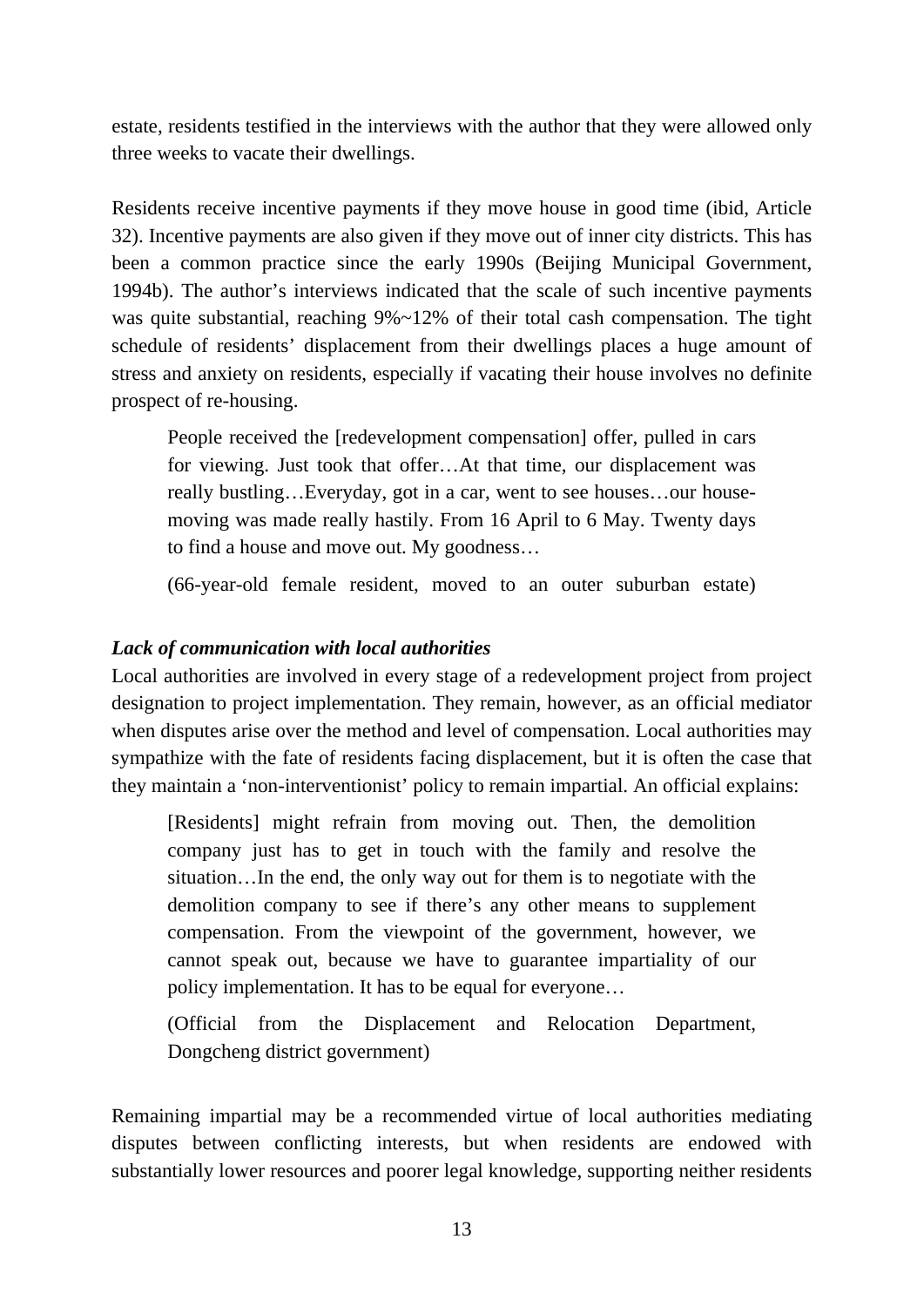nor developers acts in favour of developers. This influences the way in which residents obtain redevelopment-related information. The in-depth interviews with residents facing redevelopment suggest that they feel more comfortable with discussing the issues with residents' committee leaders who they come in contact on a daily basis, but there is evidently lack of communication between residents and local authorities. Table 1 below summarizes the channel of obtaining redevelopment-related information by local residents based on the authors' interviews.

| <b>Interviewee</b><br>description | <b>Have you</b><br>asked the<br>local<br>authority? | <b>Have you</b><br>asked the<br>neighbourhood<br>committee<br>leader? | <b>Have you</b><br>discussed with<br>your<br>neighbours? | <b>Have you</b><br>tried to get<br>information<br>on your own? |
|-----------------------------------|-----------------------------------------------------|-----------------------------------------------------------------------|----------------------------------------------------------|----------------------------------------------------------------|
| 51-year-old<br>female             | N <sub>o</sub>                                      | Not available                                                         | Yes                                                      | Yes                                                            |
| 44-year-old<br>female             | N <sub>o</sub>                                      | Yes                                                                   | Yes                                                      | Yes                                                            |
| 54-year-old<br>female             | Yes                                                 | Yes                                                                   | Yes                                                      | Yes                                                            |
| 75-year-old<br>female             | No                                                  | N <sub>o</sub>                                                        | N <sub>o</sub>                                           | Not available                                                  |
| 44-year-old<br>female             | Not available                                       | Yes                                                                   | Not available                                            | Yes                                                            |
| 43-year-old<br>female             | N <sub>o</sub>                                      | Yes                                                                   | Yes                                                      | Yes                                                            |
| 70-year-old<br>male               | Yes                                                 | Yes                                                                   | Yes                                                      | Yes                                                            |
| 47-year-old<br>female             | Not available                                       | Yes                                                                   | Yes                                                      | Yes                                                            |
| 57-year-old<br>female             | N <sub>o</sub>                                      | Yes                                                                   | Yes                                                      | Yes                                                            |
|                                   |                                                     |                                                                       |                                                          |                                                                |
| Yes                               | 2                                                   | 7                                                                     | 7                                                        | 8                                                              |
| N <sub>o</sub>                    | 5                                                   | $\mathbf{1}$                                                          | $\mathbf{1}$                                             | $\theta$                                                       |
| Not available                     | $\overline{2}$                                      | 1                                                                     | 1                                                        | 1                                                              |

#### **Table 1: Channels of obtaining redevelopment-related information**

Residents' committee leaders are usually the first point of contact for local residents, as they act as mediators between local residents and the local authority. Residents' committee leaders take a visible role when it comes to neighbourhood redevelopment,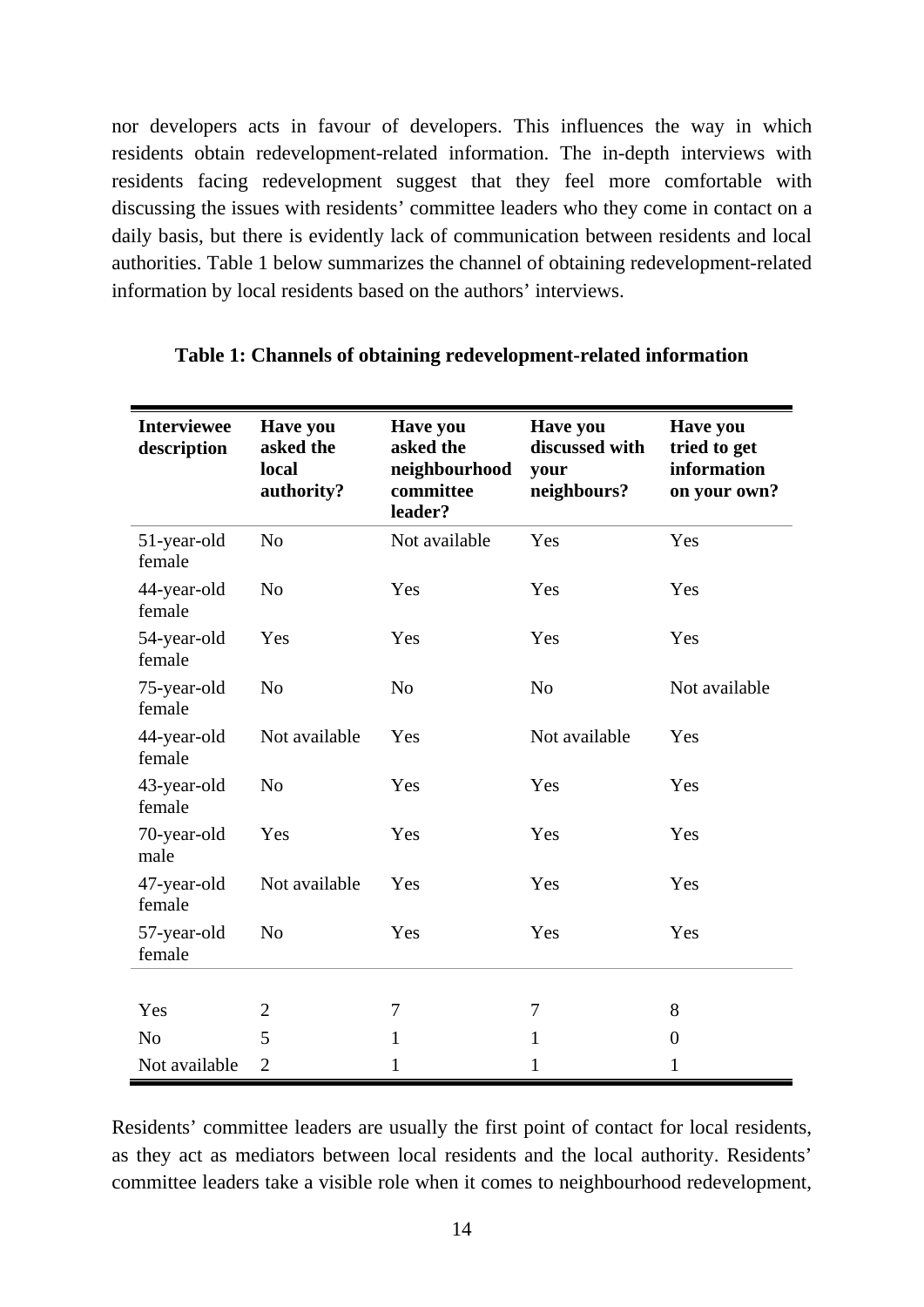as they usually accompany developers when carrying out a household survey that forms the basis of calculating redevelopment compensation costs. This is because residents' committee leaders are in principle best acquainted with the lives of local residents.

The previous table also suggests that local residents are reluctant to ask their local authority. Only one interviewee out of nine mentioned that she had gone to the municipal housing bureau to find out more information about the new compensation policy. Other interviewees did not consider making a direct enquiry to the local authority, in particular, the Street Office that was primarily responsible for the administration of the redevelopment project in their neighbourhood.

In fact, the author's interviews with some residents who were subject to neighbourhood redevelopment in the near future expressed strong criticisms of developers and, to some extent, local officials. These strong criticisms were due to their antipathy towards profit-oriented commercial redevelopment. Some of the criticisms included:

Ask who? The demolition squad doesn't explain that to you. The Street Office just says it's going to be the end of the year. The Street Office doesn't tell the true story to us ordinary people…The Street Office should have told us about whether or not the demolition would take place. Take a note of this clearly. At the moment, everyone has a lot of complaints on this matter… Previously, the Street Office was the poorest work unit. Now, it's become the richest

(70-year-old male resident, facing redevelopment and displacement)

This Street Office, what a despicable being it is. If you don't believe this, then do a survey, and everyone will swear at the Street Office. I'll tell you about them. They think of taking advantage of residents…Talking about the Street Office, [they are] just wicked…It always thinks of making money…those dregs of society, caring for the people? Who would believe that?

(57-year-old female resident, facing redevelopment and displacement)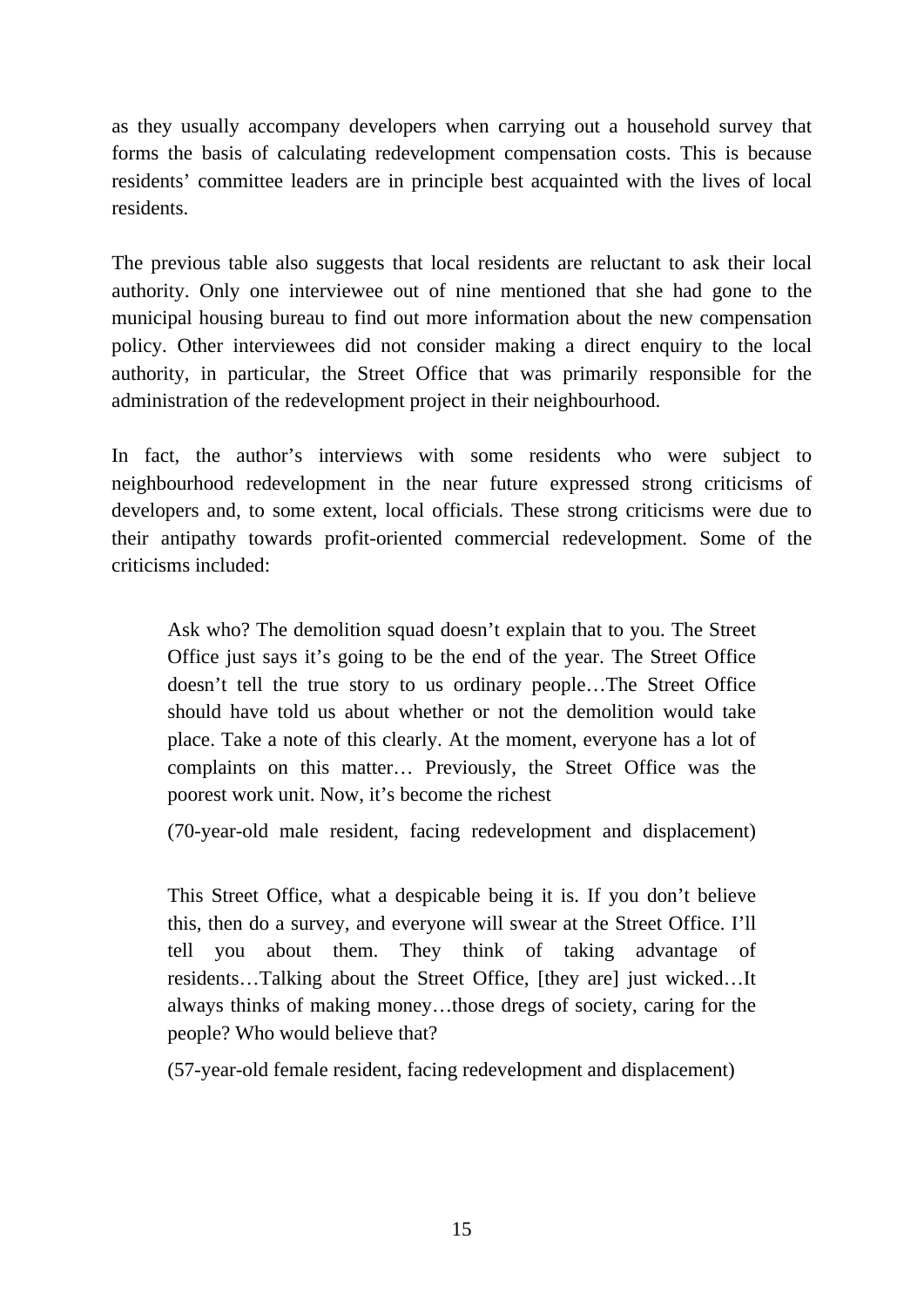## <span id="page-19-0"></span>**4. Seeking 'rightful claims' in urban redevelopment**

Urban redevelopment began to intensify from the early 1990s. In Beijing, a new redevelopment policy, which depended heavily on developers' finance, came into existence in 1990, just one year after the violent oppression of democratic movement in 1989. While pursuing market-oriented reform policies to achieve sustained economic growth, government officials and the Chinese Communist Party (hereafter CCP) were particularly concerned to maintain socio-political order and stability through authoritarian rule (Chen, 1997; Lau, 2001). Urban redevelopment projects were largely targeted on inner city neighbourhoods. Poor residents were excluded from sharing the benefits of housing privatization and homeownership. Clearance and redevelopment, the main redevelopment strategy since the 1990s, was accompanied by large-scale displacement. Since the mid-1990s, as the urban redevelopment intensified, there were intermittent reports of bulldozing against the will of local residents, some of whom began to seek ways to exercise their 'right to stay' against what they saw as organized oppression by local government and professional developers. Since the residents' degree of involvement in redevelopment is limited to the early stage of project implementation (that is, negotiation over compensation and displacement), the incidents of resistance mostly occur in relation to their displacement and the demolition of their dwellings.

Kevin O'Brien's prominent article on 'rightful resistance' in China points to a new phase in participation. He reports on an increasing popular struggle in China to establish 'rightful claims' using the language of the 'authorities and established values' (O'Brien, 1996). Rightful resistance refers to "a form of popular contention that (1) operates near the boundary of an authorized channel, (2) employs the rhetoric and commitments of the powerful to curb political or economic power, and (3) hinges on locating and exploiting divisions among the powerful" (ibid, 33). In order for this rightful resistance to take place, resisters need to "become aware that they have been granted certain protections", and then "craft effective legal tactics, mobilize followers, and win a measure of sufferance, even support, for their contention" using "the vocabulary of the regime to advance their claims" (ibid, 35). The reform of legal systems in recent years provides a useful platform on which residents facing redevelopment and displacement could exercise their right to resist within the existing legal framework. Law suits filed by displacees and residents in redevelopment districts against developers seemed to have been gradually gaining in popularity. Ian Johnson, a Wall Street Journal correspondent, reported the case of two pioneering citizens in Beijing who made a series of failed law suits against the municipal government which had made huge profits from demolishing their homes in central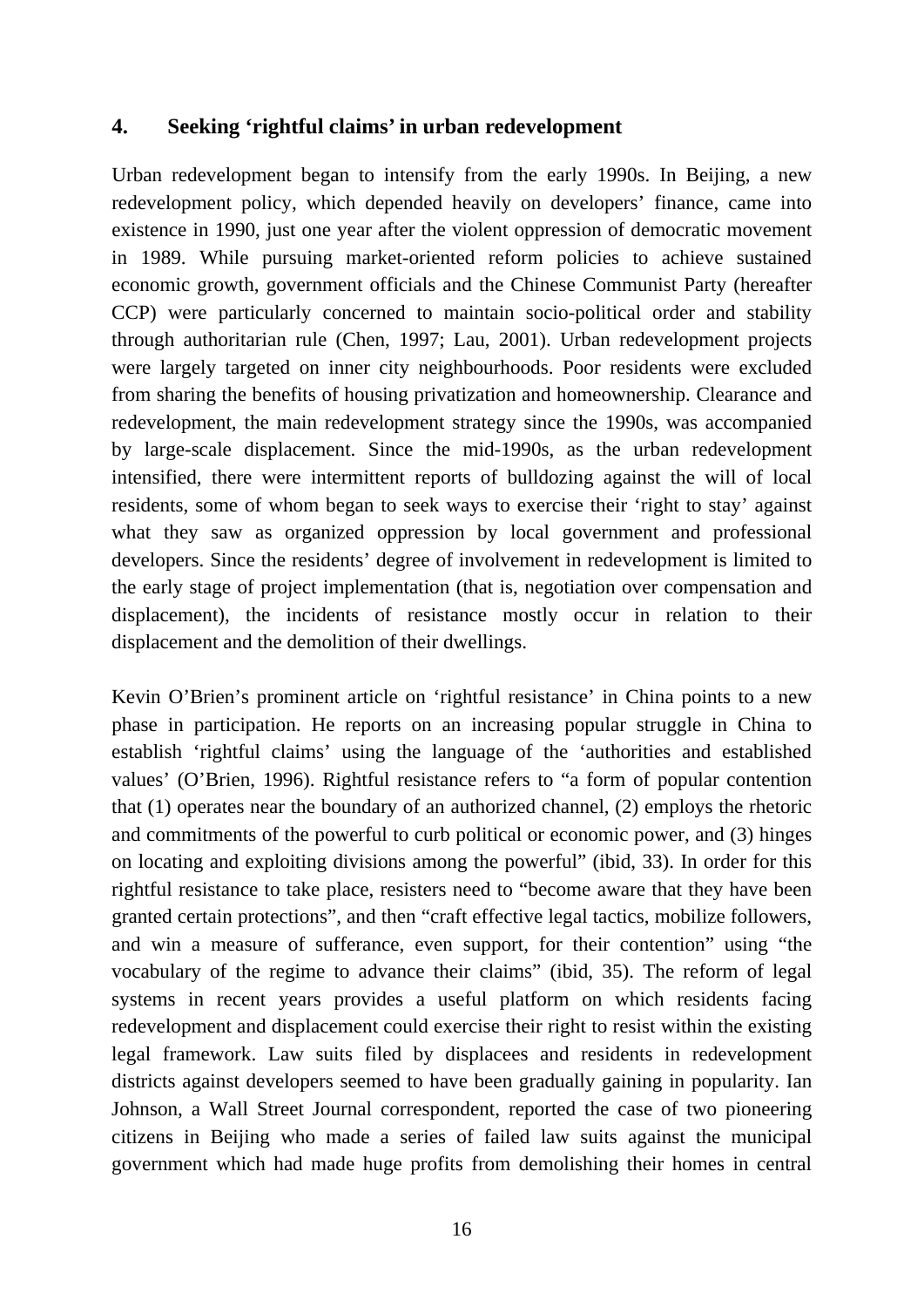Beijing in the mid-1990s (Johnson, 2004). Recently, in Chaoyang District, a near suburban district next to Dongcheng District, more than one hundred households collectively filed a law suit against a demolition company, claiming that its certificate of demolition issued by the Chaoyang Bureau of Land and Resources was not legitimate, and that it should be cancelled in order to stop their dwellings' forced demolition (Jinghua Shibao, 2004). In many of these cases, it was reported that residents rarely won against developers or governments (Fang, 1999). Often, the myriad of bureaucratic processes acted as obstacles to the residents' petition and legal proceedings (Beijing Review, 2005). So was the use of implicit and explicit force that deterred people from resorting to judicial solutions (Human Rights Watch, 2004; Johnson, 2004).

Refusing to vacate dwellings also seems to be a widely used strategy among residents facing displacement. This strategy is often employed as part of strengthening residents' position by means of delaying demolition schedules and thus incurring greater costs on developers. In urban redevelopment projects, "a blocked regeneration outcome may mean no change in a locality, but that option still provides for the possibility of achieving an alternative preferred regeneration scenario, or of successfully making a political statement" (Ball, 2004: 127). In other words, unlike developers or local authorities, no change in their neighbourhoods can also be a viable option for local communities. Judging from some of the negotiation cases reported by the interviewees, it seemed that negotiations were not uncommon, providing even greater motivation for the residents to insist on staying put when their expectation were not met. An interviewee recollects some of her neighbours' actions at the time of her neighbour's demolition:

As soon as we were told to move out, we moved out right away. Those people who didn't move out received more money. They were formidable. They didn't obey and made all the noise, then took the money… [Such people] were not few

(69-year-old female resident, moved to a near suburban estate)

Indeed, the strategy of blocking redevelopment and demolition by refusing to vacate their dwellings appears to be a common tactic cited by residents facing displacement. Anyone encountering a resident facing displacement may hear comments like "[if inadequate compensation is offered] we will not move out. We will just keep on living here" (44-year-old female interviewee). The blocking strategy has become a wellknown phenomenon in China – *dingzihu*, which could be literally translated as 'nail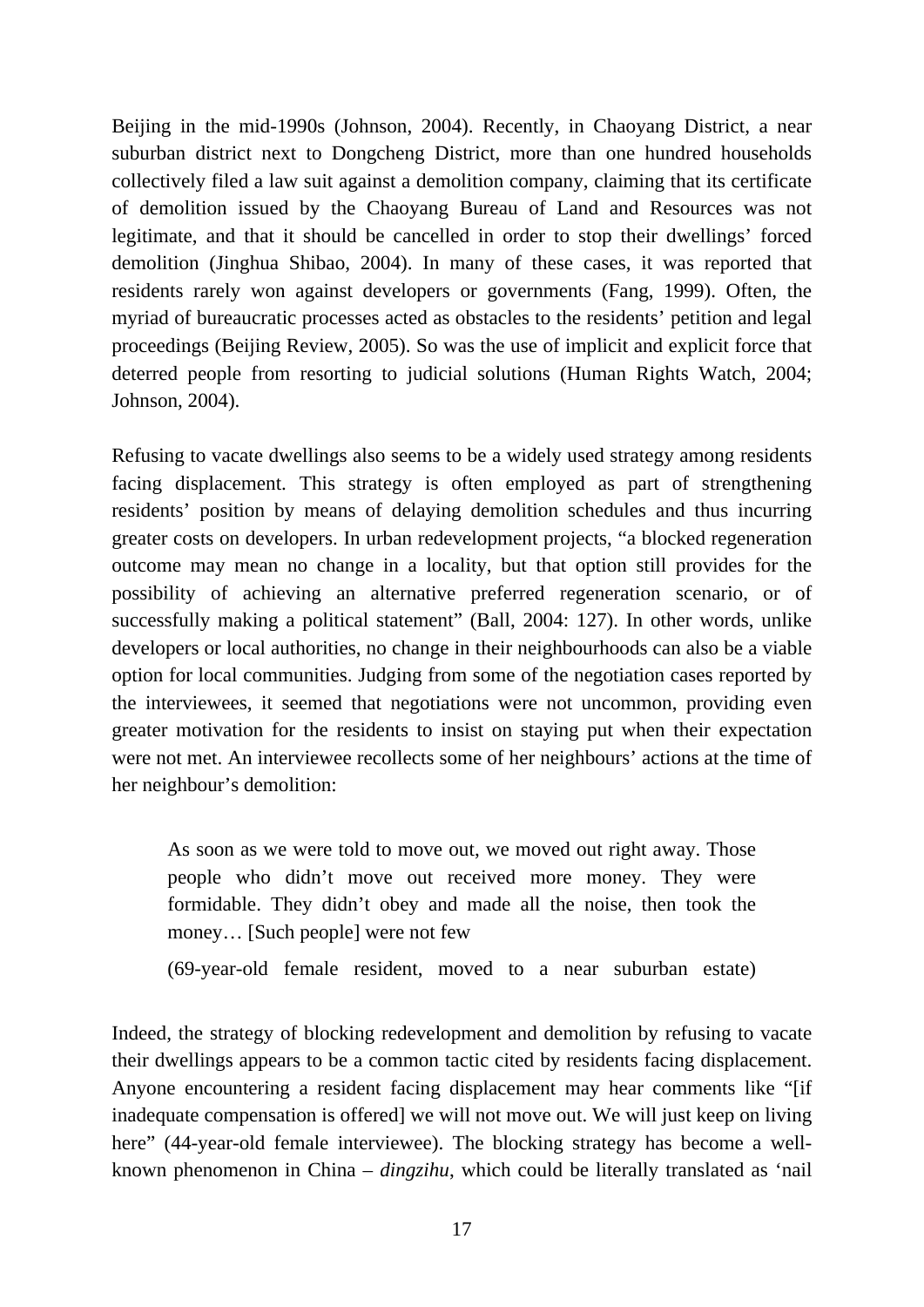house' or 'nail house household' (see for example, Yardley, 2007). Although these nail houses eventually become subject to forced demolition (see for example, Chen and Sun, 2006), they provide a powerful showcase that demonstrates residents' protest against local authorities.

Some of the news reports on displacees' protests in recent years indicate that individual protests are on the increase. The government assessment of the number of protests was that "there were some 74,000 protests" in 2004, "up from 10,000 in 1994 and 58,000 in 2003" (The Economist, 2005a). Given the exercise of censorship and political control, the number was likely to be underestimated. Most protests were isolated and contained, though occasional violent incidents alarmed the nation. For instance, a nation-wide shock was received in August 2003 when a man died after setting fire to himself in protest at his home's forced demolition in Nanjing, Jiangsu Province (China Daily, 2003). His family was one of the ten out of one thousand families in his neighbourhood, who refused to move out. Less than a month later, another similar incident occurred, this time, in the heart of Beijing, the Tiananmen Square. A peasant set fire to himself in the morning of 15 September, suffering serious burns (Jiangnan Shibao, 2003). He was also protesting against his home's forced demolition and poor compensation. The Ministry of Construction also revealed that between January and July 2002, the residents' protests against demolition resulted in twenty six deaths (China Daily, 2003), clearly indicating the seriousness of violence and resistance to demolition. The protests and violent clashes seemed to be on the increase especially in rural areas where many lands were taken for urban expansion and the provision of infrastructure services (The Economist, 2005b). These sporadic cases of organized protests were found to take place across the cities, but most cases were eventually unsuccessful and isolated (Human Rights Watch, 2004: 26-31). To some extent, this was not surprising as most individual and collective actions in mainland China were isolated and short-lived, if not managed by the state (Beijing Review, 2005; Cai, 2004; Johnson, 2004). Moreover, the most problematic issue for the residents engaging in legal proceedings such as lawsuits and petitions was that even if the outcome was in the residents' favour, legal proceedings would do little to stop the demolition. As a Beijing-based lawyer commented, "the house is gone anyway" even if the verdict turned out to support residents (China Daily, 2003).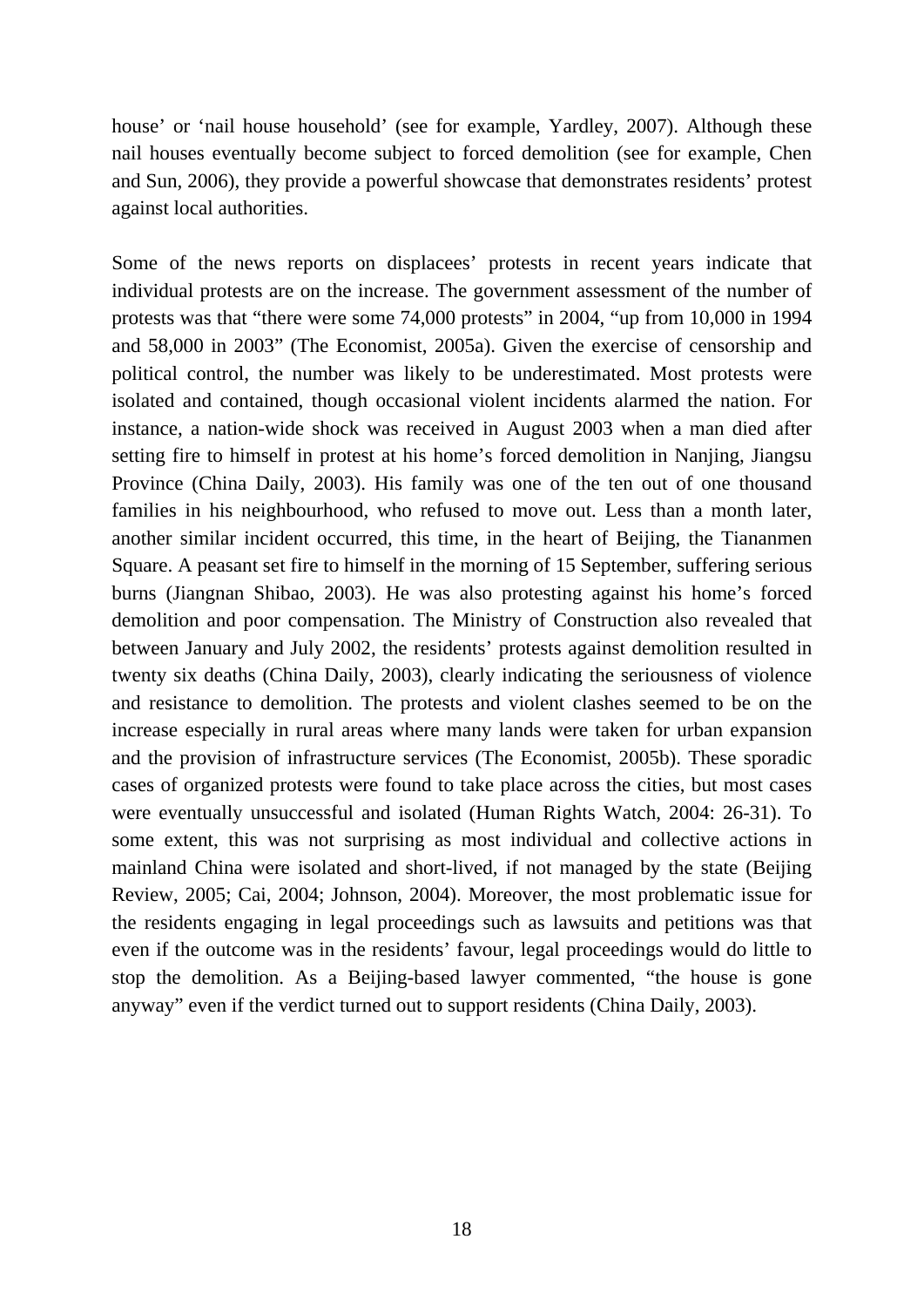## <span id="page-22-0"></span>**5. Conclusion**

Plummer and Taylor, who examined the experimental experiences of applying participatory approach to China's rural development, devises their own version of 'a ladder of participation', which is divided into six hierarchical stages (from top to bottom) as follows (Plummer and Taylor, 2004a: 42-44): (1) initiation or selfmanagement of projects by communities; (2) community participation in formal decision-making; (3) discussion usually in the early stage of projects; (4) expression of views in an organized space; (5) attendance to meetings where public agencies make decisions; (6) notification of activities by officials.

Notification does not involve any form of direct or indirect participation, and as one progresses up the ladder, the degree of participation increases. In China, Plummer and Taylor argue that expression becomes increasingly influential, but "a more problematic face of this form of participation has been called *confirmation*, and describes the form of participation that occurs when project officials seek community confirmation of their own views…by only asking participants to become engaged in a narrow band of questions and issues that are closely linked to the decision that an external agent or government official wants to pursue" (ibid, 43). It is argued that in rural China, attendance "is the dominant model of participation in rural development initiatives implemented by government" (ibid, 43).

Reflecting upon the discussions in this paper regarding local residents' limited participation in redevelopment projects, there seems a long climb ahead for residents before reaching the top of Plummer and Taylor's participation ladder. These redevelopment experiences suggest significantly constrained community participation in the most critical stages of project designation and design. Residents are notified of the imminent redevelopment project without opportunities to intervene to influence the local authorities' decision. While local authorities and professional developers share the goal of neighbourhood transformation and the maximization of development gains, community participation is minimized in the midst of realizing this goal. Since the residents' involvement comes only at the time of preparing for displacement and demolition, the intervention only concerns residents' demands for appropriate relocation measures and compensation for remaining residents on compassionate grounds rather than with preserving their neighbourhood. The only occasion they are able to express their views is when they enter into negotiation to agree upon redevelopment compensation, but this process strongly favours developers. In short, community participation in neighbourhood redevelopment can be equated with their agreeing to evacuate in timely manner and not to delay redevelopment schedule.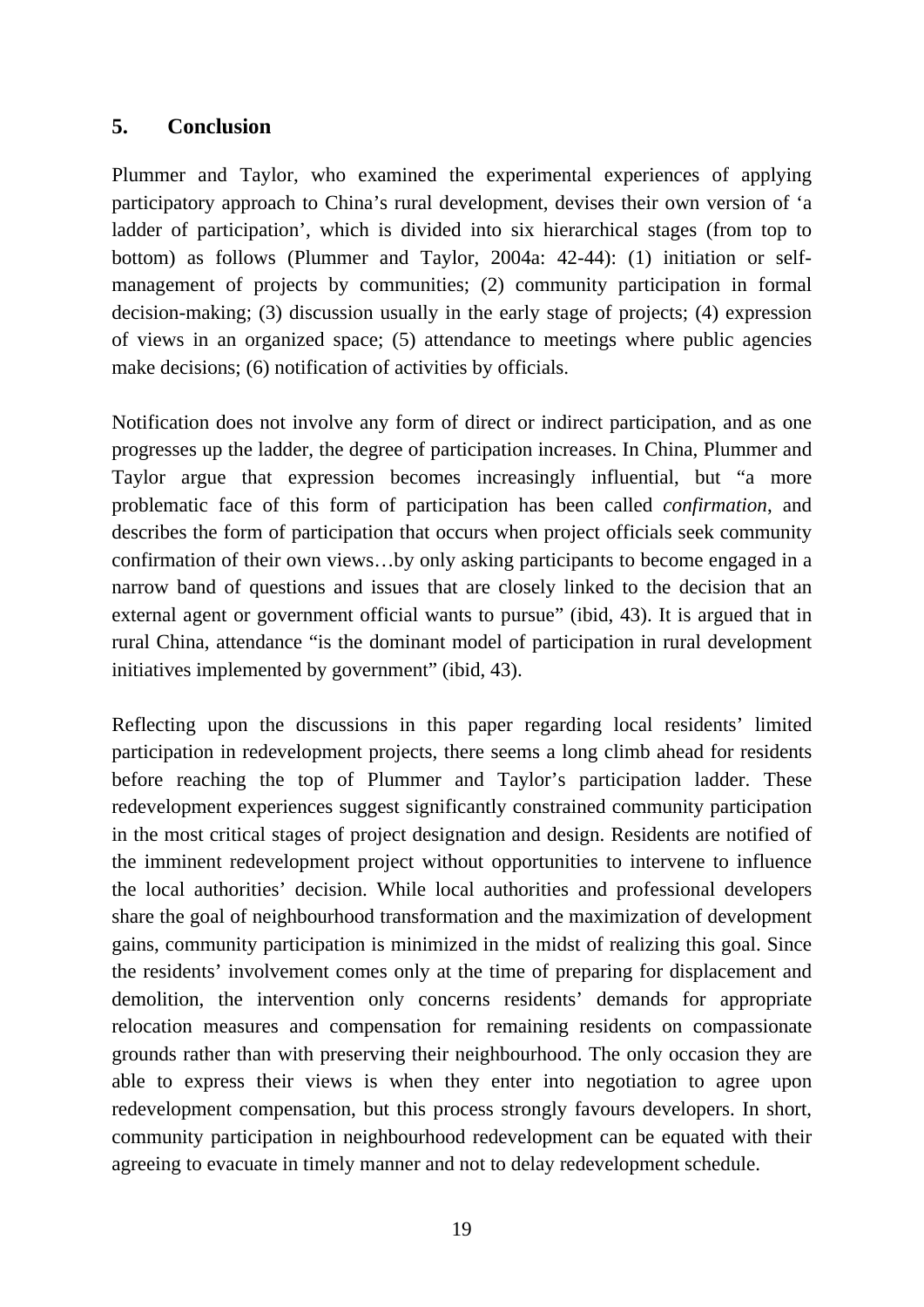Alarmed by a series of protests about demolition and land confiscation, the municipal government began to issue some supplementary regulations that provided limited opportunities for residents to express their views on the redevelopment of their neighbourhoods. One of the recent regulations includes municipal guidance in April 2004, which stipulates that a consultation meeting should be held when more than forty per cent of the residents in a redevelopment neighbourhood do not come to an agreement over compensation with developers/demolition companies. All the parties concerned in a demolition process are required to attend the consultation meeting, including the neighbourhood committee leaders, the Street Office, and residents (Jinghua Shibao, 2004). These measures, however, still confine residents' participation to project implementation, and do little to engage the residents from an early stage of redevelopment.

Will the government go beyond the existing practice and adopt a more inclusive approach? Government officials in China are known to be driven by the pressure to meet social and economic targets, which form the basis of assessing their performance (Plummer, 2004: 7). This "target-driven approach to implement policy" (ibid.) goes against enhanced community participation, which often entails a great deal of time and resources to come to an agreement. Therefore, involving communities in possibly 'endless discussion' may go against the vested interests that local authorities themselves have in urban redevelopment projects. They have shown a strong entrepreneurial taste in the way they promoted urban redevelopment strategies (Duckett, 1998; Shin, 2007a).

If any change is to occur, this may come from the increasing pressure to involve homeowners, whose numbers have grown substantially in the reform era. Equipped with full or partial property rights that last up to seventy years under the new property rights regime, homeowners have shown signs of becoming a new form of interest group, organizing homeowners' associations to exert their interests. It is argued that the vested interests of homeowners in protecting their material wealth would eventually lead to a growing demand to participate in neighbourhood governance and decision-making (Read, 2003). This leads to an ironic situation in which homeowners as the beneficiary of real estate development and urban redevelopment activities determine the fate of urban poor residents whose dwellings and neighbourhoods are demolished to make way for further growth of homeowners. In principle, displacees from redevelopment neighbourhoods may themselves join the rank of homeowners, but various structural constraints upon displacees and their weak socio-economic status suggest that urban redevelopment is more likely to serve as "an exit to the much constrained private rental sector" (Shin, 2007b: 181).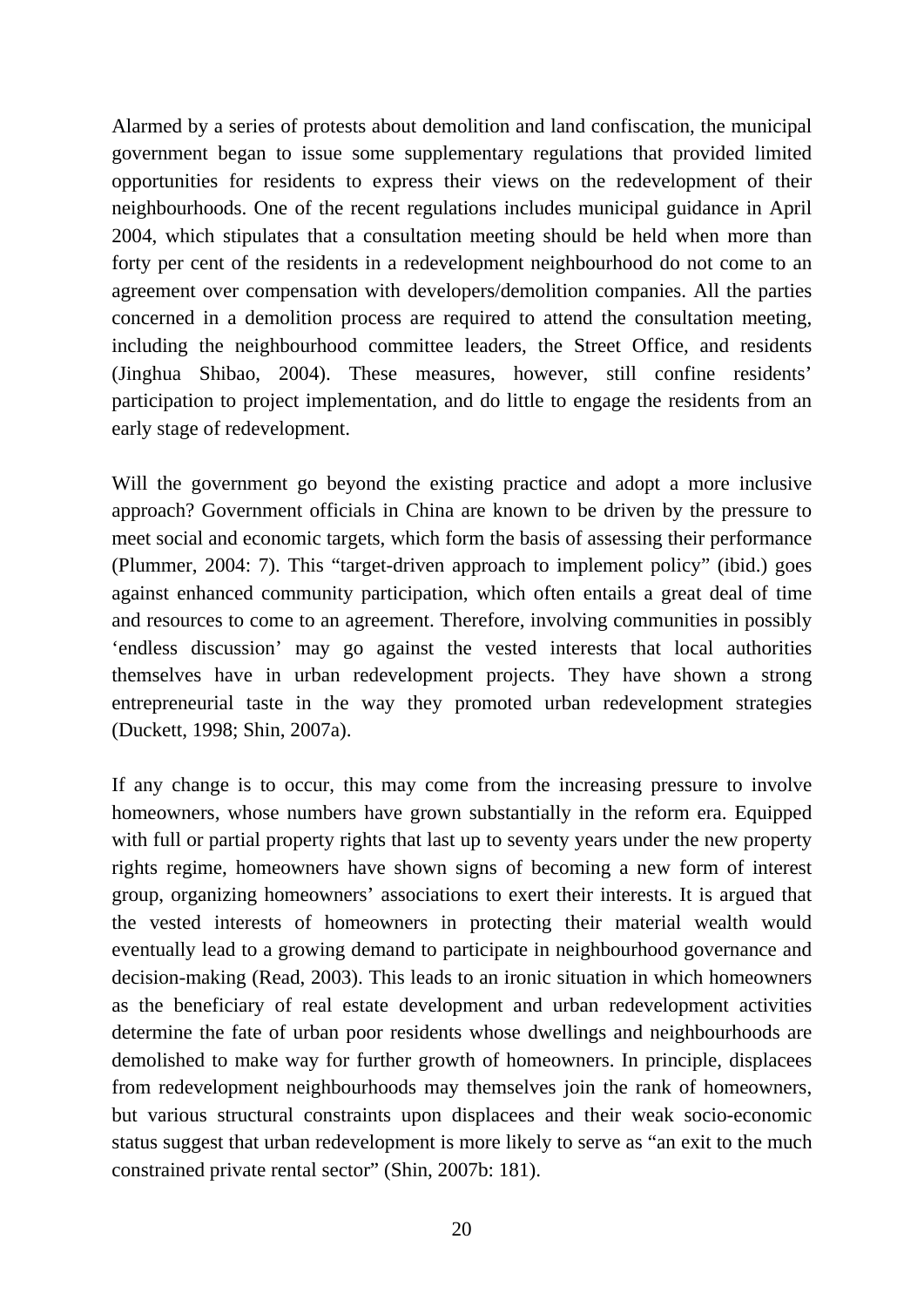With the increasing investment of real estate capital and intense urban redevelopment, it is expected that urban poor's participation will continue to be restricted and that local governments and developers will favour means to maintain social stability and prevent any community or individual resistance that may hinder redevelopment projects. As pointed out by a legal expert from China, the participation of urban residents in decision-making and rulemaking processes is still at its infancy. It is hampered by restrictions and manipulation by those whose vested interests conflict with those of ordinary citizens (Wang, X., 2003). The vested interests of local authorities and developers in urban redevelopment activities certainly aim to ensure uninterrupted pursuance of professional developers' profit-making activities and local authorities' promotion of urban restructuring and economic growth. The existing redevelopment policy framework suggests that the ownership of neighbourhood change lies with local officials and entrepreneurs. It is therefore important to open up discussions to seek ways in which more power can be transferred to local residents, allowing them to shape the future of their neighbourhoods.

.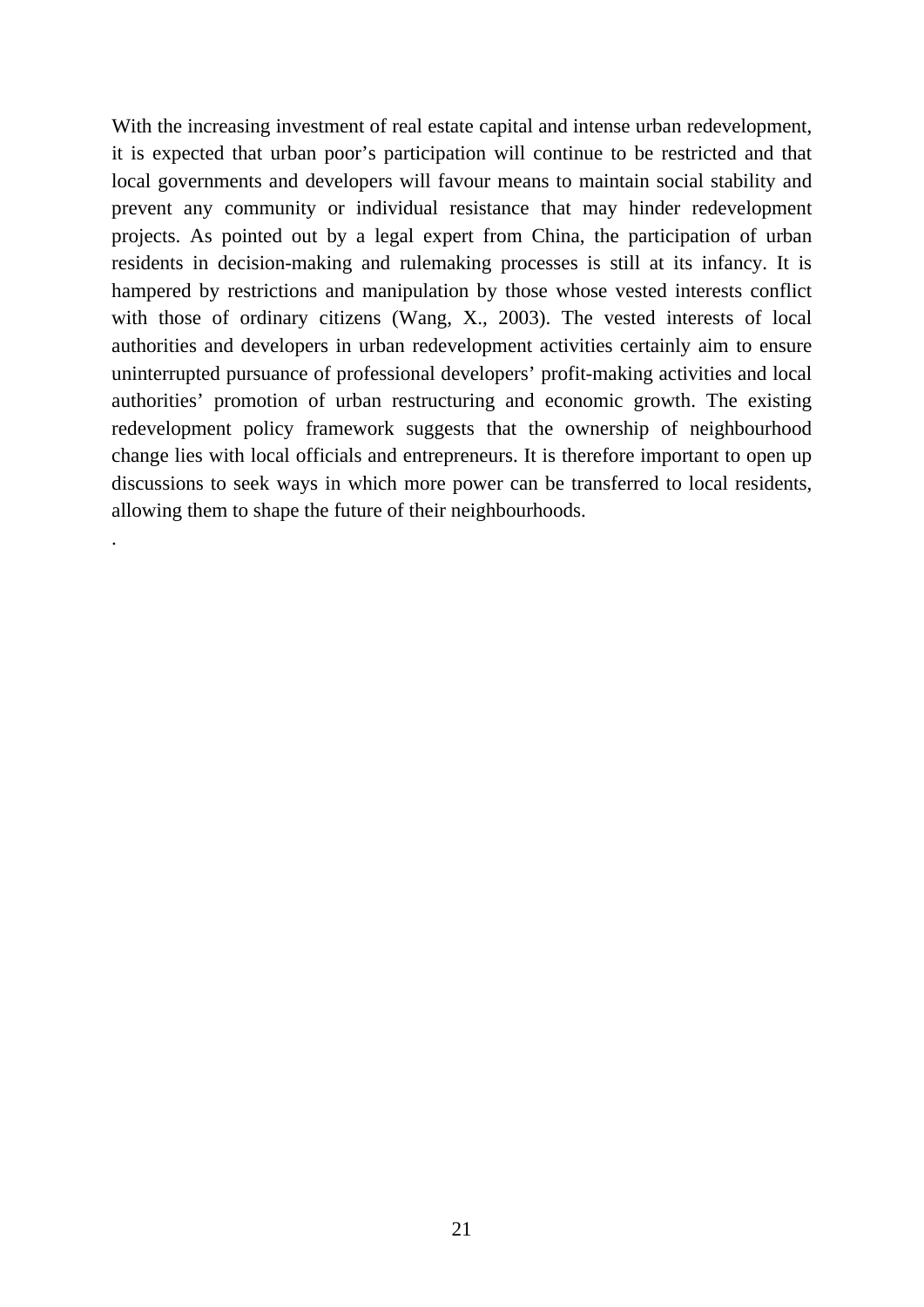#### <span id="page-25-0"></span>**References**

- Ball, M. (2004) Co-operation with the community in property-led urban regeneration. *Journal of Property Research* 21(2): 119-42.
- Beijing Municipal Government (1994a) *Shijianwei guanyu jinyibu jiakuai chengshi weijiufang gaizao ruogan wenti baogao de tongzhi* [Notice of the municipal construction committee's report on a few problems regarding the further enhancement of old and dilapidated housing redevelopment].
- Beijing Municipal Government (1994b) *Beijingshi shishi 'chengshi fangwu chaiqian guanli tiaolie' xize de buchong guiding* [Supplementary rules for the implementation of the 'ordinance on the management of urban housing demolition and relocation' in Beijing].
- Beijing Municipal Government (2001) *Beijingshi chengshi fangwu chaiqian guanli banfa* [Measure for the management of urban housing demolition and relocation in Beijing].
- Beijing Review (2005) Life in a struggle. 10 November 2005.
- Bray, D. (2006) Building 'community': New strategies of governance in urban China. *Economy and Society* 35(4): 530-49.
- Burton, P. (2003) *Community involvement in neighbourhood regeneration: Stairway to heaven or road to nowhere?* CNR paper 13, Centre for Neighbourhood Research, University of Bristol, Bristol.
- Cai, Y. (2004) Managed participation in China. *Political Science Quarterly* 119(3): 425-51.
- Chan, C.L.W. (1993) *The myth of neighbourhood mutual help: The contemporary Chinese community-based welfare system in Guangzhou*. Hong Kong University Press, Hong Kong.
- Chan, K.W. (1994) *Cities with invisible walls: Reinterpreting urbanization in post-1949 China*. Oxford University Press, Hong Kong.
- Chanan, G. (1997) *Active citizenship and community involvement: Getting to the roots*. European Foundation for the Improvement of Living and Working Conditions, Loughlinstown.
- Chanan, G. (2003) *Searching for solid foundations: Community involvement and urban policy*. Office of the Deputy Prime Minister, London.
- Chen, F. (1997) Order and stability in social transition: Neoconservative political thought in post-1989 China. *The China Quarterly* 151: 593-613.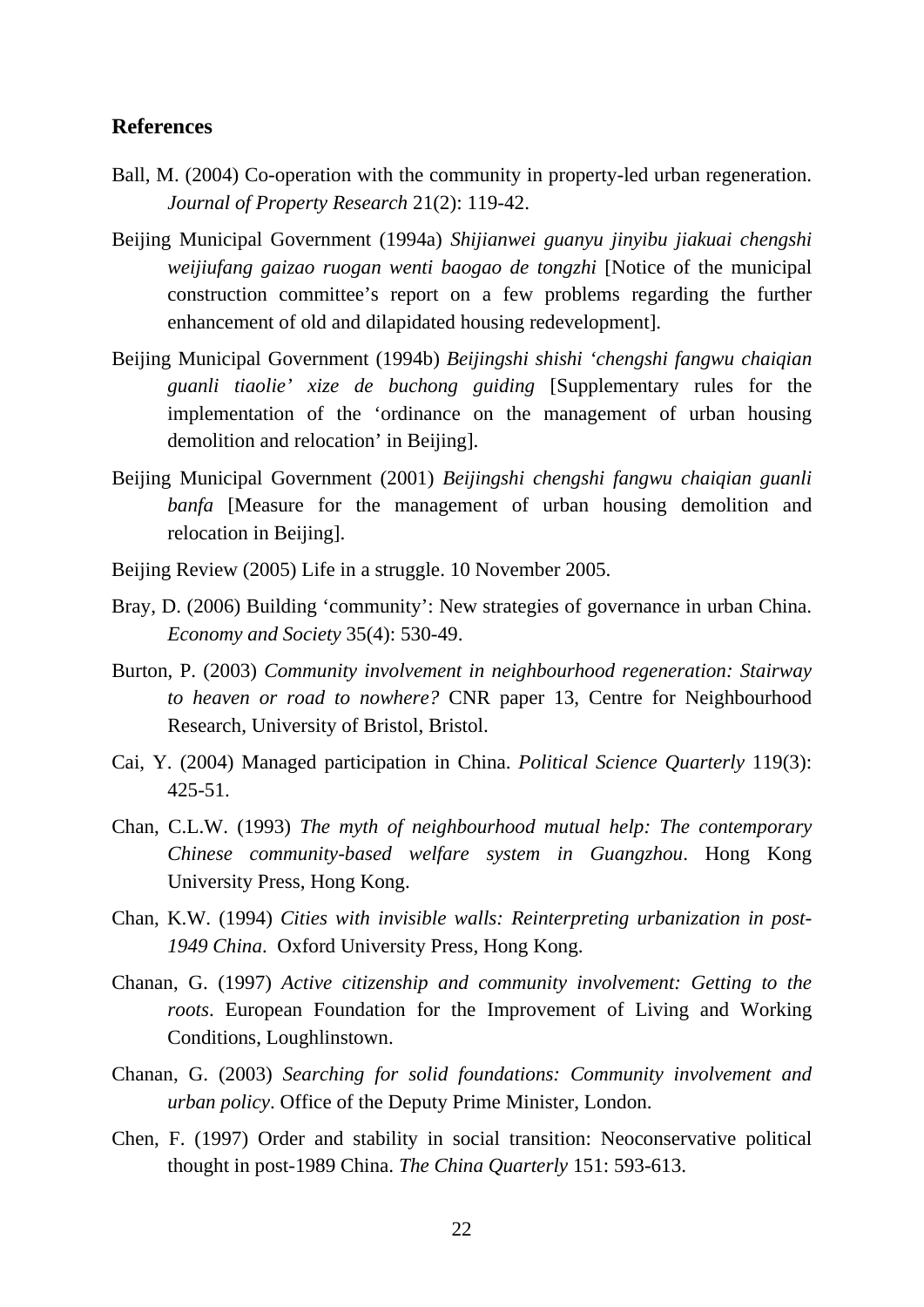- Chen, X. and H. Sun (2006) *Chaiqian gongsi lingchen san dian sizi qiangchai san minzhai* [Demolition company demolishes three houses at 3 o'clock in the morning without permission]. *Nanfang Ribao*. 27 July 2006.
- China Daily (2003) Home truths. *China Daily*. 17 September 2003.
- Choguill, C.L. (1994) Crisis, chaos, crunch? Planning for urban growth. *Urban Studies* 31(6): 935-45.
- Chu, S. (2004) Fight for equality in a transforming China: Community development in urbanization. *International Review of Administrative Sciences* 70(4): 673-84.
- DETR (Department of the Environment Transport and the Regions) (2000) *Our towns and cities: The future - delivering an urban renaissance*. Cm.4911., The Stationery Office, London.
- DoE (Department of Environment) (1994) *Community involvement in planning and development processes*. H.M.S.O., London.
- Duckett, J. (1998) *The entrepreneurial state in China: Real estate and commerce departments in reform era Tianjin*. Routledge, London.
- European Commission (1997) *Community involvement in urban regeneration: Added value and changing values.* Office for Official Publications of the European Communities, Luxembourg.
- Fang, K. (1999) *Shensuo Beijing jiucheng juzhuqu youji gengxin de shixuan tujing*  [An appropriate approach to organic renewal in the residential areas of old Beijing]. Unpublished PhD thesis. Tsinghua University.
- Fang, K. and Y. Zhang (2003) Plan and market mismatch: Urban redevelopment in Beijing during a period of transition. *Asia Pacific Viewpoint* 44(2): 149-62.
- French, R.A. and F.E.I. Hamilton (1979) Is there a socialist city? In R.A. French and F.E.I. Hamilton (eds), *The socialist city: Spatial structure and urban policy*. Wiley, Chichester.
- Gaubatz, P. (1999) China's urban transformation: Patterns and processes of morphological change in Beijing, Shanghai and Guangzhou. *Urban Studies* 36(9): 1495-521.
- Geddes, M. (1997) *Partnership against poverty and exclusion? Local regeneration strategies and excluded communities in the UK*. Policy Press, Bristol.
- He, B. (2003) The theory and practice of Chinese grassroots governance: Five models. *Japanese Journal of Political Science* 4(2): 293-314.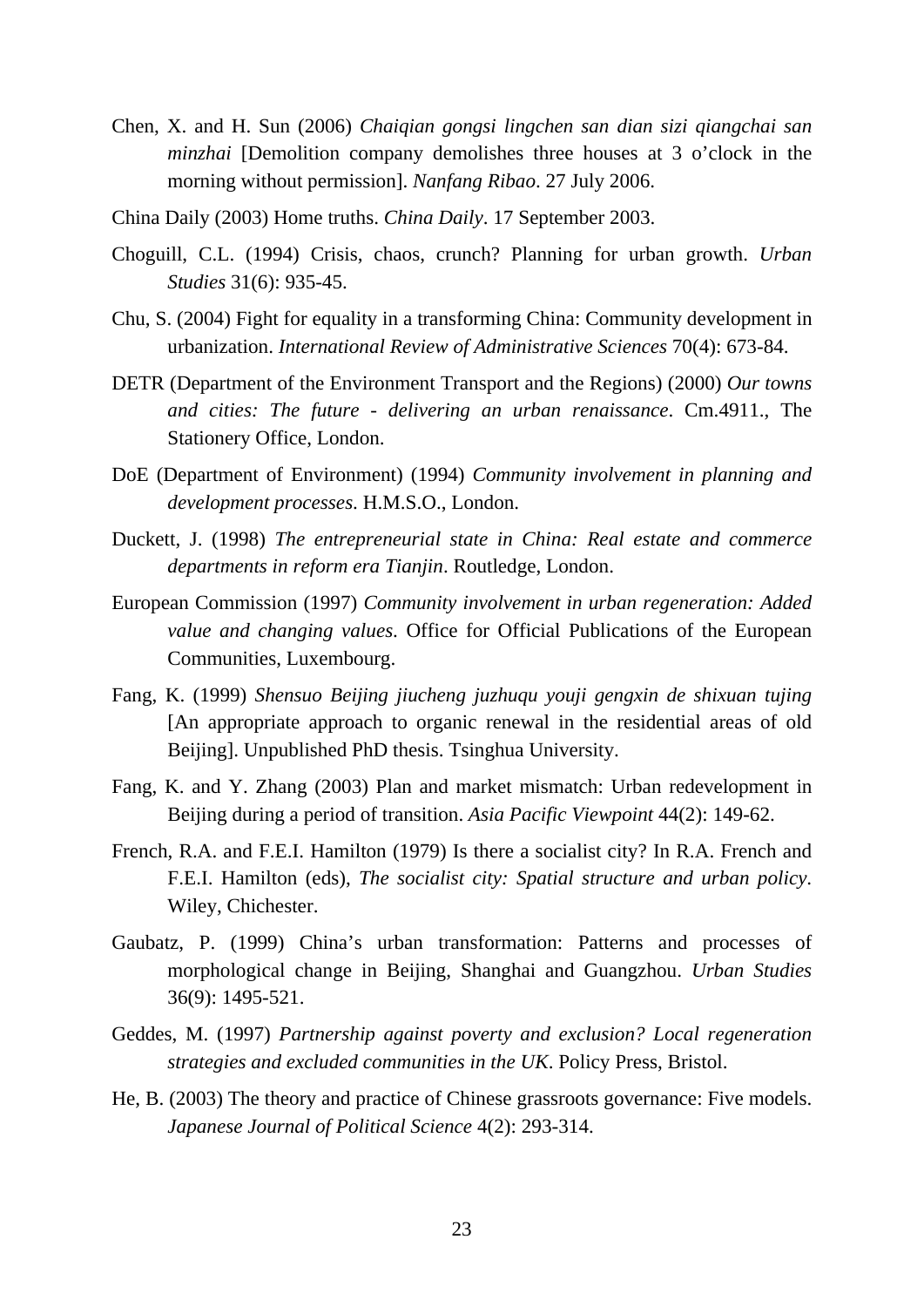- He, S. and F. Wu (2005) Property-led redevelopment in post-reform China: A case study of Xintiandi redevelopment project in shanghai. *Journal of Urban Affairs* 27(1): 1-23.
- Human Rights Watch (2004) *Forced evictions and the tenants' rights movement in China*. Report no.C1604. Human Rights Watch.
- Jiangnan Shibao (2003) *Chaiqian yinfa Anhui nongmin zifen* [Demolition and relocation led to an Anhui peasant's setting fire to himself]. 18 September 2003.
- Jinghua Shibao (2004) *Chaiqianhu gao Beijing Chaoyang Guotuju shizhi zhiyi xukezheng hefaxing* [Residents subject to demolition and relocation, declare that Beijing's Chaoyang Bureau of Land and Resources neglected its duty, and question the legality of the certificate]. 17 October 2004.
- Johnson, I. (2004) *Wild grass: Three stories of change in modern China*. Pantheon Books, New York.
- Jones, J.F. and Q. Xu (2002) Grass-roots organization and community development: Evaluating the Chinese urban neighbourhood committee. *Regional Development Studies* 8: 99-118.
- Kearns, A. and M. Parkinson (2001) The significance of neighbourhood. *Urban Studies* 38(12): 2103-10.
- Kojima, K. and R. Kokubun (2002) The '*shequ construction*' programme and the Chinese communist party. *Copenhagen Journal of Asian Studies* 16: 86-105.
- Lau, R.W.K. (2001) Socio-political control in urban China: Changes and crisis. *British Journal of Sociology* 52(4): 605-20.
- Leung, J.C.B. and H.S.W. Wong (1999) The emergence of a community-based social assistance programme in urban China. *Social Policy and Administration* 33(1): 39-54.
- Li, S.-M. (2000) The housing market and tenure decisions in Chinese cities: A multivariate analysis of the case of Guangzhou. *Housing Studies* 15(2): 213-36.
- Liu, Y. (2004) Development of the rural health insurance system in China. *Health Policy and Planning* 19(3): 159-65.
- Liu, Y. and F. Wu (2006) Urban poverty neighbourhoods: Typology and spatial concentration under China's market transition, a case study of Nanjing. *Geoforum* 37(4): 610-26.
- Logan, J.R. and Y. Bian (1993) Inequalities in access to community resources in a Chinese city. *Social Forces* 72(2): 555-76.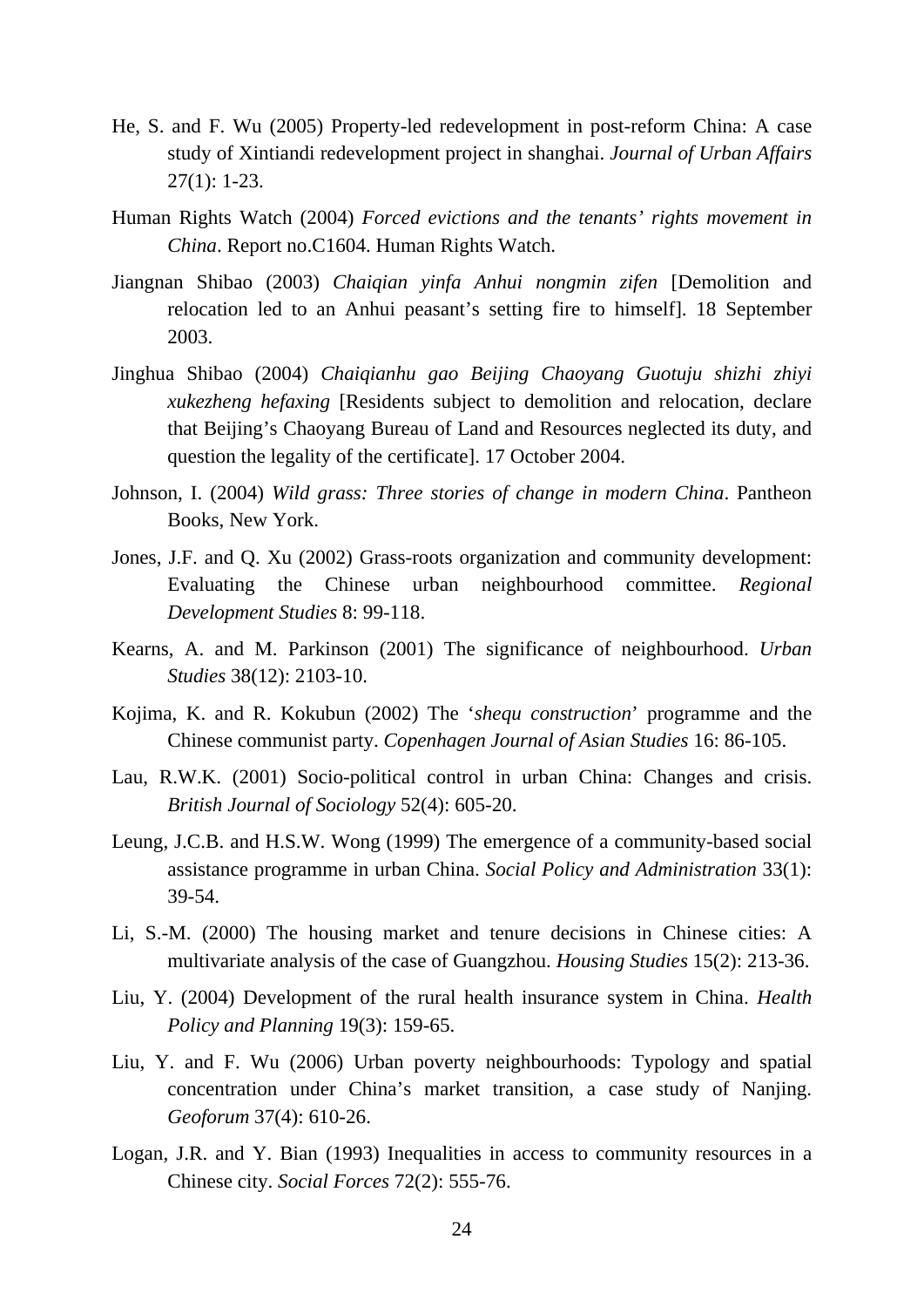- Lü, H.-p. and E.J. Perry (1997) *Danwei: The changing Chinese workplace in historical and comparative perspective*. Socialism and social movements, M.E. Sharpe, Armonk, N.Y.
- Macfarlane, R. (1993) *Community involvement in city challenge: A good practice guide*. NCVO publications, National Council for Voluntary Organisations, London.
- Midgley, J. (ed.) (1986) *Community participation, social developments and the state*. Methuen, London.
- Mok, B.-h. (1988) Grassroots organizing in China: The residents committee as a linking mechanism between the bureaucracy and the community. *Community Development Journal* 23(3): 164-9.
- O'Brien, K.J. (1996) Rightful resistance. *World Politics* 49(1): 31-55.
- Plummer, J. (2004) Introduction. In J. Plummer and J.G. Taylor (eds), *Community participation in China: Issues and processes for capacity building*, Earthscan, London.
- Plummer, J. and J.G. Taylor (2004a) The characteristics of community participation in China. In J. Plummer and J.G. Taylor (eds), *Community participation in China: Issues and processes for capacity building*, Earthscan, London.
- Plummer, J. and J.G. Taylor (eds) (2004b) *Community participation in China: Issues and processes for capacity building*. Earthscan, London.
- Read, B.L. (2003) Democratizing the neighbourhood? New private housing and home-owner self-organization in urban China. *The China Journal* 49: 31-59.
- Saich, T. (2000) Negotiating the state: The development of social organizations in China. *The China Quarterly* 161(March): 124-41.
- Shin, H.B. (2007a) *Entrepreneurial local state: The implications of Beijing's shifting emphasis on urban redevelopment policies*. ARC Working Paper Series No.22, Asia Research Centre, London School of Economics and Political Science, London.
- Shin, H.B. (2007b) Residential redevelopment and social impacts in Beijing. In F. Wu (ed.) *China's emerging cities: The making of new urbanism*, Routledge, London.
- Solinger, D.J. (1999) *Contesting citizenship in urban China: Peasant migrants, the state, and the logic of the market*. Studies of the East Asian Institute, Columbia University, University of California Press, Berkeley.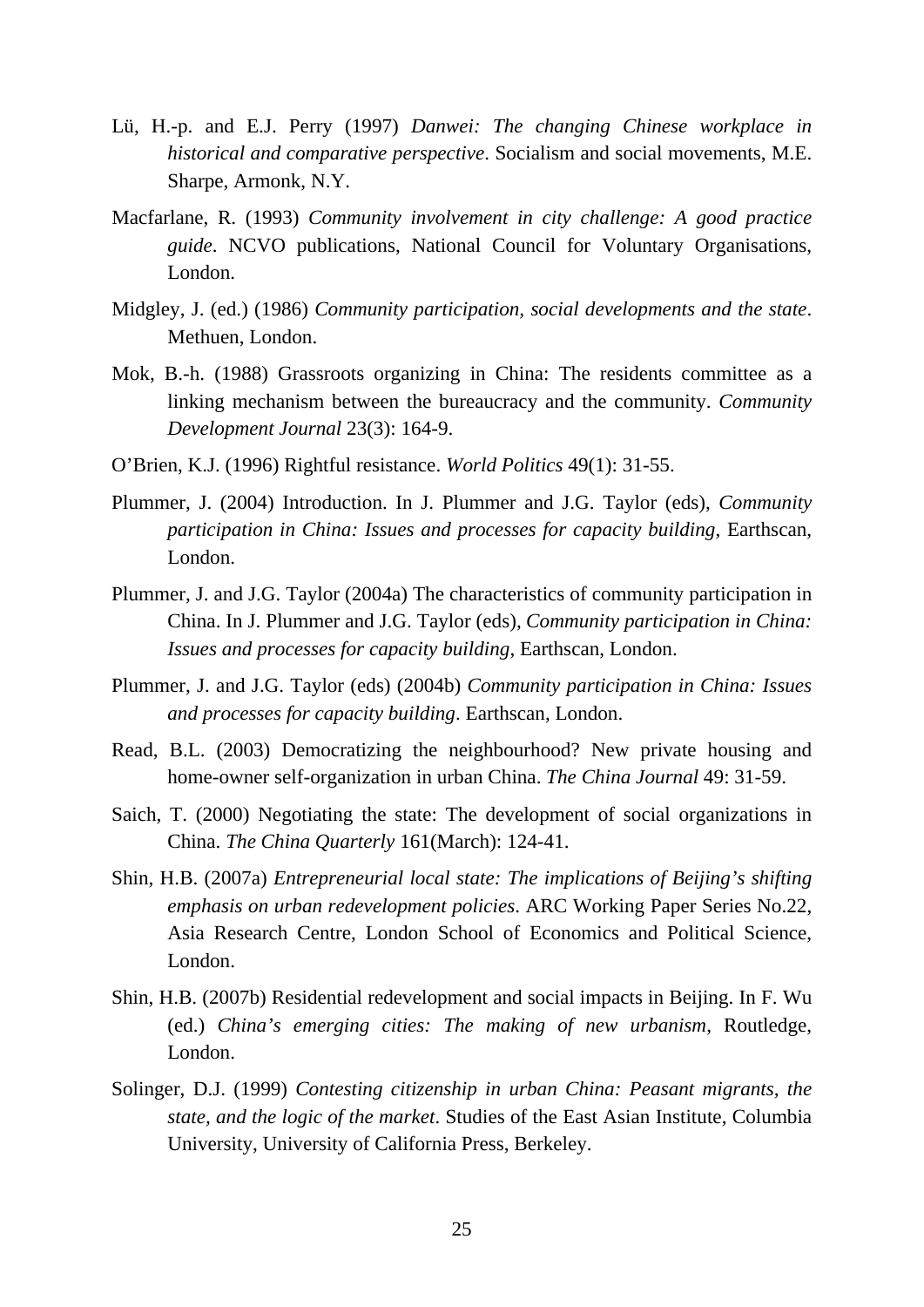- Southern, R. (2002) Understanding multi-sectoral regeneration partnerships as a form of local governance. *Local Government Studies* 28(2): 16-32.
- State Council of China (1991) *Chengshi fangwu chaiqian guanli tiaolie* [Ordinance on the management of urban housing demolition and relocation]. In State Council of China (ed.) *Zhufang zhidu gaige zhengce fagui huibian* [Collection of laws and regulations on housing reform policies], Gaige Chubanshe, Beijing.
- Tang, W. and W.L. Parish (2000) *Chinese urban life under reform: The changing social contract*. Cambridge University Press, Cambridge.
- Taylor, J.G. (2004) The context for community participation in China. In J. Plummer and J.G. Taylor (eds), *Community participation in China: Issues and processes for capacity building*, Earthscan, London.
- The Economist (2005a) The cauldron boils. 29 September 2005.
- The Economist (2005b) Turning ploughshares into staves. 23 June 2005.
- Trott, S. (2006) Political reform in China's cities: Introducing community elections. Paper presented at Canadian Political Science Association Annual Meeting, York University, Toronto, Canada, 1-3 June 2006.
- UN-Habitat (1993) *Public/private partnerships in enabling shelter strategies*. UN-Habitat. Electronic CHM Version, Nairobi.
- Wang, D. and S.-M. Li (2004) Housing preferences in a transitional housing system: The case of Beijing, China. *Environment and Planning A* 36(1): 69-87.
- Wang, H., W. Yip, L. Zhang, L. Wang and W. Hsiao (2005) Community-based health insurance in poor rural China: The distribution of net benefits. *Health Policy and Planning* 20(6): 366-74.
- Wang, X. (2003) *Public participation in China's regulatory process and reform of governance in China*. Transcript of a talk at the Carnegie Endowment for International Peace, 15 December 2003, Washington, D.C., http://www.carnegieendowment.org/files/2003-12-15-Transcript-WangXixin.pdf.
- Wang, Y.P. (2003) Urban reform and low-income communities. In R. Forrest and J. Lee (eds), *Housing and social change: East-West perspectives*, Routledge, London.
- Wang, Y.P. and A. Murie (1996) The process of commercialisation of urban housing in China. *Urban Studies* 33(6): 971-89.
- Wood, M. (2000) Community involvement and capacity building. In M. Campbell, M. Carley, A. Kearns, M. Wood and R. Young (eds), *Regeneration in the 21st*